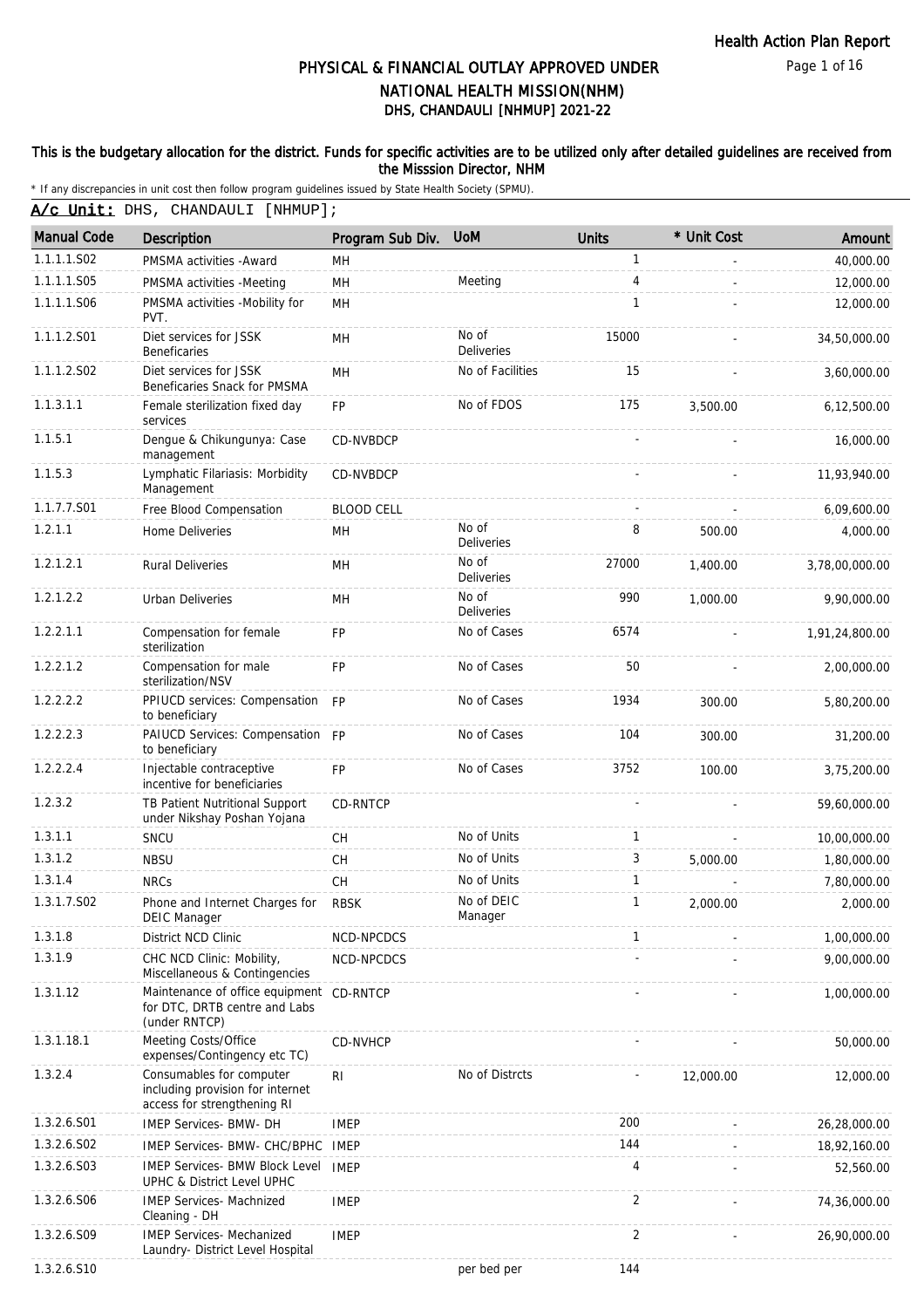### This is the budgetary allocation for the district. Funds for specific activities are to be utilized only after detailed guidelines are received from the Misssion Director, NHM

| <b>Manual Code</b> | Description                                                                                                                                                                                                  | Program Sub Div. | <b>UoM</b>              | <b>Units</b> | * Unit Cost | Amount         |
|--------------------|--------------------------------------------------------------------------------------------------------------------------------------------------------------------------------------------------------------|------------------|-------------------------|--------------|-------------|----------------|
|                    | IMEP Services- Cleaning -<br>CHC/BPHC                                                                                                                                                                        | <b>IMEP</b>      | month                   |              | 548.35      | 9,47,549.00    |
| 2.2.1              | POL for Family Planning/ Others                                                                                                                                                                              | <b>FP</b>        | No of FDOS              | 175          | 1,000.00    | 1,75,000.00    |
| 2.2.2              | Mobility & Communication<br>support for AH counsellors &<br><b>RKSK Coordinators</b>                                                                                                                         | <b>RKSK</b>      |                         | 11           |             | 52,800.00      |
| 2.2.3              | Mobility support for RBSK Mobile RBSK<br>health team                                                                                                                                                         |                  | No of Vehicle           | 18           | 33,000.00   | 71,28,000.00   |
| 2.2.4              | Support for RBSK: CUG<br>connection per team and rental                                                                                                                                                      | <b>RBSK</b>      | No of Team              | 18           | 200.00      | 43,200.00      |
| 2.2.10             | Kala-azar Case search/ Camp<br>Approach:<br>Mobility/POL/supervision                                                                                                                                         | CD-NVBDCP        |                         |              |             | 55,000.00      |
| 2.2.11             | Any Other                                                                                                                                                                                                    |                  |                         |              |             | 84,000.00      |
| 2.3.1.1.2          | Monthly Village Health and<br><b>Nutrition Days</b>                                                                                                                                                          | R <sub>1</sub>   | No of Session           | 2755         | 100.00      | 2,75,500.00    |
| 2.3.1.9            | Focus on slum & underserved<br>areas in urban areas/alternative<br>vaccinator for slums                                                                                                                      | R <sub>l</sub>   | No of<br>Vaccinators    | 48           | 2,100.00    | 1,00,800.00    |
| 2.3.1.10           | Mobility support for mobile<br>health team/ TA/DA to<br>vaccinators                                                                                                                                          | RI.              | No of Vehicle           | 3            | 3,96,000.00 | 11,88,000.00   |
| 2.3.1.11           | Outreach for demand<br>generation, testing and<br>treatment of Viral Hepatitis<br>through Mobile Medical<br>Units/NGOs/CBOs/etc                                                                              | <b>CD-NVHCP</b>  |                         |              |             | 20,000.00      |
| 2.3.2.3            | DMHP: Targeted interventions at NCD-NMHP<br>community level Activities &<br>interventions targeted at<br>schools, colleges, workplaces,<br>out of school adolescents, urban<br>slums and suicide prevention. |                  |                         | 1            |             | 6,00,000.00    |
| 2.3.3.2            | Screening and free spectacles to NCD-NPCB<br>school children                                                                                                                                                 |                  | No of Cases             |              |             | 5,79,600.00    |
| 2.3.3.3            | Screening and free spectacles<br>for near work to Old Person                                                                                                                                                 | NCD-NPCB         | No of Cases             |              |             | 2,89,800.00    |
| 2.3.3.4.1          | Coverage of Public School and<br>Private school                                                                                                                                                              | NCD-NTCP         |                         | 1            |             | 4,99,660.00    |
| 2.3.3.4.5          | Sensitization campaign for<br>college students                                                                                                                                                               | NCD-NTCP         |                         | 1            |             | 2,00,000.00    |
| 3.1.1.3.2.S01      | ASHA/AWW/Volunteer Incentive<br>for detection of leprosy                                                                                                                                                     | CD-NLEP          |                         |              |             | 52,000.00      |
| 3.1.1.3.2.S02      | ASHA Incentive for PB<br>(Treatment completion)                                                                                                                                                              | CD-NLEP          |                         |              |             | 46,000.00      |
| 3.1.1.3.2.S03      | ASHA Incentive for MB<br>(Treatment completion)                                                                                                                                                              | CD-NLEP          |                         |              |             | 49,920.00      |
| 3.1.1.3.3          | Any Other ASHS Incentives<br>(ASHA Involvement under NLEP<br>- Sensitisation)                                                                                                                                | CD-NLEP          |                         |              |             | 38,000.00      |
| 3.1.1.3.A.S01      | ASHA Incentive/ Honorarium for<br>Malaria and LLIN Distribution                                                                                                                                              | CD-NVBDCP        |                         |              |             | 2,25,000.00    |
| 3.1.1.3.A.S02      | ASHA Incentive for Dengue and<br>Chikungunya                                                                                                                                                                 | CD-NVBDCP        |                         |              |             | 19,53,000.00   |
| 3.1.1.4.A.1.S01    | ASHA Incentive Filling of CBAC<br>forms and familly folder of<br>patients with confirm NCD cases                                                                                                             | CP               | No. of<br>Beneficiaries |              | 10.00       | 53,14,680.00   |
| 3.1.1.1.4.S09.A    | ASHA incentive for HRP<br>identification and follow up                                                                                                                                                       | MH               | No of HRP               | 1400         | 300.00      | 4,20,000.00    |
| 3.1.1.1.1.S01      | JSY Incentive to ASHA                                                                                                                                                                                        | MН               | No of<br>Deliveries     | 27000        |             | 1,62,00,000.00 |
| 3.1.1.1.1.S03      | National Iron Plus Incentive for                                                                                                                                                                             | CH               | No of ASHA              | 1913         | 50.00       | 5,73,900.00    |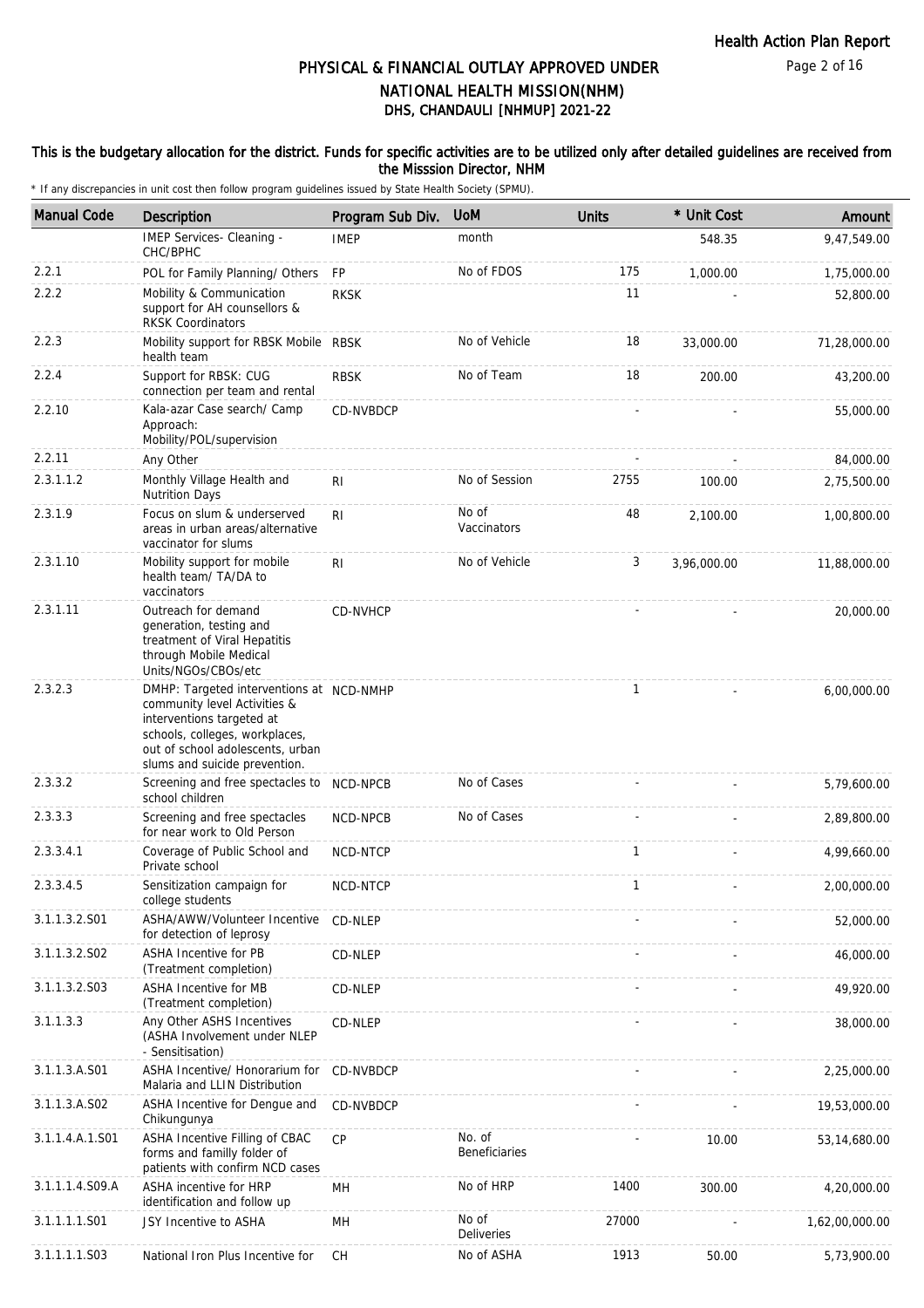### This is the budgetary allocation for the district. Funds for specific activities are to be utilized only after detailed guidelines are received from the Misssion Director, NHM

| <b>Manual Code</b> | Description                                                                                                      | Program Sub Div. | <b>UOM</b>                               | <b>Units</b> | * Unit Cost | Amount         |
|--------------------|------------------------------------------------------------------------------------------------------------------|------------------|------------------------------------------|--------------|-------------|----------------|
|                    | mobilizing children and/or<br>ensuring compliance and<br>reporting (6-59 months)                                 |                  |                                          |              |             |                |
| 3.1.1.1.2.S01      | ASHA incentive under MAA<br>programme @ Rs 100 per ASHA<br>for quarterly mother's meeting                        | <b>CH</b>        | No of ASHA                               | 1913         | 100.00      | 7,65,200.00    |
| 3.1.1.1.2.S02      | Incentive for Home Based<br>Newborn Care programme                                                               | <b>CH</b>        | No. of Child                             | 40825        | 250.00      | 1,02,06,250.00 |
| 3.1.1.1.2.S04      | Incentive for referral of SAM<br>cases to NRC and for follow up<br>of discharge SAM children from<br><b>NRCs</b> | <b>CH</b>        | No.of SAM<br>Child referal &<br>followup | 1            | 150.00      | 28,800.00      |
| 3.1.1.1.2.S05      | Incentive for National<br>Deworming Day for mobilising<br>out of school children                                 | <b>RKSK</b>      | ASHA                                     | 2045         | 100.00      | 2,04,500.00    |
| 3.1.1.1.2.S06      | Incentive for IDCF for<br>prophylactic distribution of ORS<br>to family with under-five<br>children.             | <b>CH</b>        | No of ASHA                               | 1913         | 100.00      | 1,91,300.00    |
| 3.1.1.1.2.S07      | Incentive to ASHA for Quaterly<br>Visit Under HBYC                                                               | CH               | No of Children                           | 22530        | 50.00       | 56,32,500.00   |
| 3.1.1.1.3.S01      | ASHA Incentive under<br>Immunzation                                                                              | R <sub>l</sub>   | No of Children                           | 46398        | 225.00      | 1,04,39,460.00 |
| 3.1.1.1.4.S08      | ASHA incentive for injectable<br>contraceptive (Antara)                                                          | <b>FP</b>        | No of Cases                              | 2886         | 100.00      | 2,88,600.00    |
| 3.1.1.1.4.S09.B    | Reimbursement of travel<br>expenses for accompanying a<br>women to facility for medical<br>abortion              | FP               | No of Cases                              | 30           | 225.00      | 6,750.00       |
| 3.1.1.1.4.S09.C    | Reimbursement of travel<br>expenses for accompanying a<br>women to facility for surgical<br>abortion (MVA/EVA)   | FP               | No of Cases                              | 30           | 150.00      | 4,500.00       |
| 3.1.1.1.4.S01      | ASHA Incentives under Saas<br>Bahu Sammellan                                                                     | FP               | No of Events                             | 1542         | 100.00      | 1,54,200.00    |
| 3.1.1.1.4.S02      | ASHA Incentives under Nayi Pehl FP<br>Kit                                                                        |                  | No of Kits                               | 7652         | 100.00      | 7,65,200.00    |
| 3.1.1.1.4.S04      | ASHA PPIUCD incentive for<br>accompanying the client for<br>PPIUCD insertion                                     | FP               | No of Cases                              | 2698         | 150.00      | 4,04,700.00    |
| 3.1.1.1.4.S05      | ASHA PAIUCD incentive for<br>accompanying the client for<br>PAIUCD insertion                                     | <b>FP</b>        | No. of cases                             | 104          | 150.00      | 15,600.00      |
| 3.1.1.1.4.S06.A    | ASHA incentive under ESB<br>scheme for promoting spacing of<br>births between 02 children                        | <b>FP</b>        | No. of cases                             | 1768         | 500.00      | 8,84,000.00    |
| 3.1.1.1.4.S06.B    | ASHA incentive under ESB<br>scheme for promoting spacing of<br>02 years after marriage                           | <b>FP</b>        | No. of cases                             | 1469         |             | 7,34,500.00    |
| 3.1.1.1.4.S07      | ASHA incentive under ESB<br>scheme for promoting Adoption<br>of Limiting Method upto Two<br>Children             | FP               | No of Cases                              | 1057         | 1,000.00    | 10,57,000.00   |
| 3.1.1.5            | ASHA incentives for routine<br>activities                                                                        | <b>CP</b>        | No. of Rural &<br>Rurban ASHA            |              | 2,000.00    | 4,76,76,000.00 |
| 3.1.1.6.S01        | Incentive to ASHA Facilitator for<br>CBAC, HRP and SAM Tracking                                                  | CP               | No of AF                                 |              | 1,700.00    | 19,99,200.00   |
| 3.1.1.6.S02        | Incentive to ASHA for Health<br>Promotion Day                                                                    | <b>CP</b>        | No. of Rural &<br>Rurban ASHA            |              | 200.00      | 47,67,600.00   |
| 3.1.1.6.S03        | Incentive to ASHA under PMMVY CP                                                                                 |                  | No. of<br><b>Beneficiaries</b>           |              | 100.00      | 14, 14, 000.00 |
| 3.1.1.6.S04        | ASHA Beema- Pradhan Mantri<br>Jeevan Jyoti & Suraksh Bima<br>Yojna                                               | CP               |                                          |              |             | 6,44,640.00    |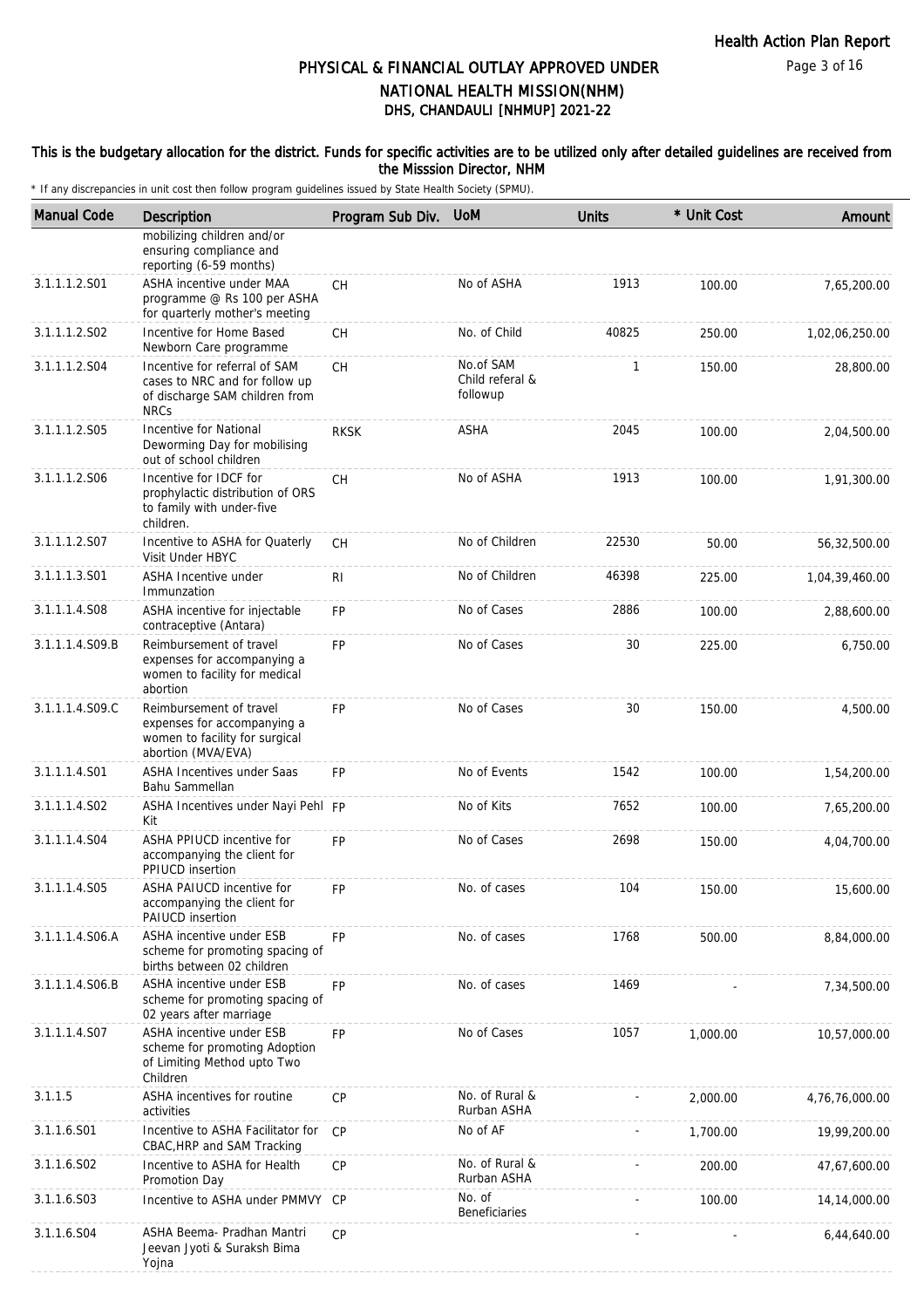### This is the budgetary allocation for the district. Funds for specific activities are to be utilized only after detailed guidelines are received from the Misssion Director, NHM

| <b>Manual Code</b> | <b>Description</b>                                                                                                                | Program Sub Div. | <b>UoM</b>                            | <b>Units</b> | * Unit Cost | Amount         |
|--------------------|-----------------------------------------------------------------------------------------------------------------------------------|------------------|---------------------------------------|--------------|-------------|----------------|
| 3.1.1.6.S05        | Mother Group Meeting                                                                                                              | CP               | No. of Rural &<br>Rurban ASHA         |              |             | 56,56,000.00   |
| 3.1.3.1.1.S01      | Asha/ Asha Sangni Uniform                                                                                                         | CP               | No. of<br>Rural, Rurban<br>ASHA & AF  |              | 600.00      | 12,70,800.00   |
| 3.1.3.1.1.S02      | Asha/ Asha Sangni Umbrella                                                                                                        | CP               | No. of<br>Rural, Rurban<br>ASHA & AF  |              | 200.00      | 4,23,600.00    |
| 3.1.3.1.3          | Awards to ASHA's/Link workers                                                                                                     | <b>CP</b>        | No. of<br>Rural.Urban<br>,Rurban ASHA |              | 300.00      | 6,73,400.00    |
| 3.1.3.1.6          | Supervision costs by ASHA<br>facilitators (Shangni) (12<br>months)                                                                | CP               | No of AF                              |              | 7,200.00    | 84,67,200.00   |
| 3.1.1.1.3.S02.A    | Mobilization of children through<br>ASHA or other mobilizers                                                                      | R <sub>l</sub>   | No of Session                         | 19820        | 150.00      | 29,73,000.00   |
| 3.1.3.5.S01        | Incentive for other link workers<br>for Prepration of Due List of<br>Childrens to be immunized                                    | RI               | No of Session                         | 2352         | 100.00      | 2,35,200.00    |
| 3.1.2.10.S03       | Incentive to ASHA Cluster<br>Meeting                                                                                              | CP               |                                       |              |             | 28,25,650.00   |
| 3.2.3.1.1          | <b>Treatment Supporter</b><br>Honorarium (Rs 1000)                                                                                | CD-RNTCP         |                                       |              |             | 18,00,000.00   |
| 3.2.3.1.2          | <b>Treatment Supporter</b><br>Honorarium (Rs 5000)                                                                                | CD-RNTCP         |                                       |              |             | 1,75,500.00    |
| 3.2.3.1.3          | Incentive for informant (Rs 500)                                                                                                  | CD-RNTCP         |                                       |              |             | 2,58,300.00    |
| 3.2.3.1.4.S01      | State/District TB Forums                                                                                                          | <b>CD-RNTCP</b>  |                                       |              |             | 5,000.00       |
| 3.2.3.1.4.S02      | Community Engagement<br>activities /Incentive for<br>community<br>volunteers/supervisors /LT etc<br>undertaking ACF               | CD-RNTCP         |                                       |              |             | 15,25,000.00   |
| 3.2.1.1.S02        | Other activities under Mission<br>Parivar Vikas: Demand<br>Generation (Saas Bahu<br>Sammellan)                                    | <b>FP</b>        | No of Events                          | 1542         | 1,500.00    | 23,13,000.00   |
| 3.3.2              | Orientation Workshops,<br>Trainings and capacity building<br>of PRI for RKS at District Health<br>Societies, CHC and PHC          | CP               |                                       |              |             | 39,69,900.00   |
| 3.3.3.2            | Training of PRI's<br>representatives/ Police<br>personnel/ Teachers/ Transport<br>personnel/ NGO personnel/<br>other stakeholders | NCD-NTCP         |                                       | T            |             | 30,000.00      |
| 3.3.3.3            | Training of PRI under National<br>Program for Climate Change and<br>Human Health (NPCCHH)                                         | NCD-NPCCHH       |                                       | 1            |             | 70,000.00      |
| 3.3.4.S01          | AAA Platform                                                                                                                      | CP               | No. of Rural &<br>Rurban ASHA         |              | 75.00       | 29,36,250.00   |
| 4.1.1              | <b>District Hospitals</b>                                                                                                         | CP               | No. of DH                             | 2            | 5,00,000.00 | 10,00,000.00   |
| 4.1.3              | <b>Community Health Centers</b>                                                                                                   | CP               | No of CHC                             | 11           | 2,50,000.00 | 27,50,000.00   |
| 4.1.4              | Primary Health Centers                                                                                                            | CP               | No of PHC                             | 23           | 87,500.00   | 20,12,500.00   |
| 4.1.5              | Sub Centers                                                                                                                       | CP               | No. of Sub<br>Centre                  |              | 10,000.00   | 24,80,000.00   |
| 4.1.6              | Village Health Sanitation &<br><b>Nutrition Committee</b>                                                                         | CP               | No. of VHSNC                          |              | 10,000.00   | 1,00,30,000.00 |
| 4.1.7.S01          | H&WC Additional Untied Grant-<br><b>SC</b>                                                                                        | <b>CP</b>        | No. of HWC-<br>SC                     |              | 30,000.00   | 67,90,000.00   |
| 4.1.7.S02          | H&WC Additional Untied Grant-<br><b>PHC</b>                                                                                       | <b>CP</b>        | No. of HWC-<br>PHC                    |              | 50,000.00   | 11,50,000.00   |
| 5.1.1.2.8          | Infrastructure strengthening of                                                                                                   | CP               | No. of HWC-                           |              | 7,00,000.00 | 20,00,000.00   |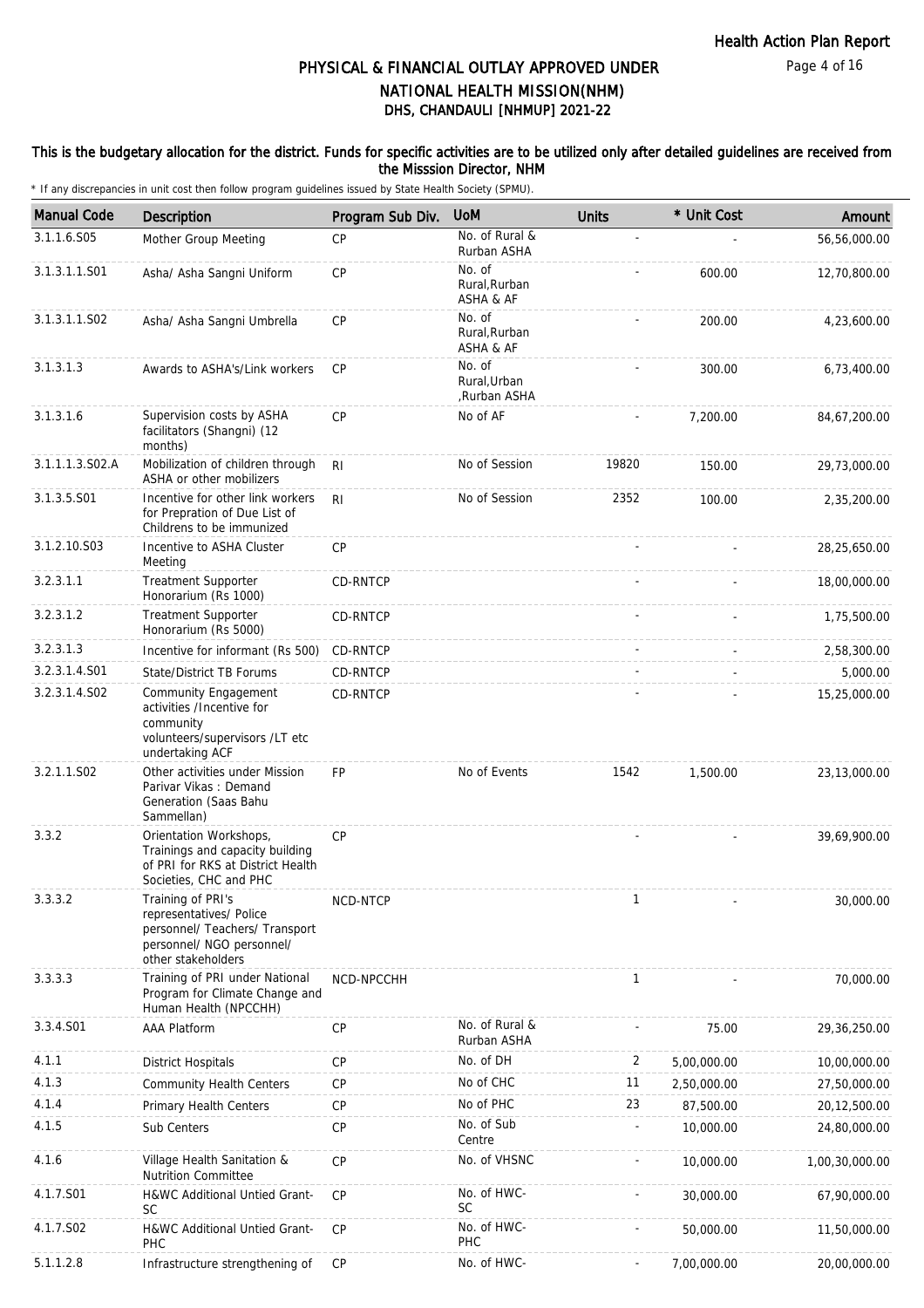### This is the budgetary allocation for the district. Funds for specific activities are to be utilized only after detailed guidelines are received from the Misssion Director, NHM

| <b>Manual Code</b> | <b>Description</b>                                                        | Program Sub Div.  | <b>UoM</b>                        | <b>Units</b>   | * Unit Cost | Amount       |
|--------------------|---------------------------------------------------------------------------|-------------------|-----------------------------------|----------------|-------------|--------------|
|                    | SC to H&WC                                                                |                   | <b>SC</b>                         |                |             |              |
| 5.1.2              | Sub Centre Rent and<br>Contingencies                                      | <b>CP</b>         |                                   |                |             | 7,92,000.00  |
| 5.3.3              | Blood bank/ Blood storage/ Day<br>care centre for<br>hemoglobinopathies   | <b>BLOOD CELL</b> | Lumpsump                          |                |             | 1,00,000.00  |
| 5.3.9              | Safety Pits                                                               | RI                | No of piece                       | 9              | 6,000.00    | 54,000.00    |
| 5.3.14             | Civil Works under RNTCP                                                   | CD-RNTCP          |                                   | $\overline{a}$ |             | 1,20,000.00  |
| 6.1.1.1.2.S02      | FRU Strengthening                                                         | MН                | List of<br>Different<br>Equipment |                |             | 5,20,599.00  |
| 6.1.1.1.5          | Any other Equipment<br>(Instrument and Equipment for<br>HWC)              | MH                | List of<br>Different<br>Equipment | 4              |             | 8,00,000.00  |
| 6.1.1.3.3          | Minilap kits                                                              | <b>FP</b>         | No of Kits                        | 30             | 3,000.00    | 90,000.00    |
| 6.1.1.3.5          | PPIUCD forceps                                                            | FP                | No of Kelly<br>forcep             | 25             | 600.00      | 15,000.00    |
| 6.1.5.1.1          | Grant-in-aid for Vision Centre<br>(PHC) (Govt.)                           | NCD-NPCB          |                                   |                |             | 1,00,000.00  |
| 6.1.1.21.1         | Recurring GIA: Machinery &<br>Equipment for DH                            | NCD-NPHCE         |                                   | $\mathbf{1}$   |             | 1,50,000.00  |
| 6.1.2.6.F1.S03     | IT Recurring Expenses for PHC                                             | CP                |                                   |                |             | 1,15,000.00  |
| 6.1.4.3.1          | <b>MCR</b>                                                                | CD-NLEP           |                                   |                |             | 76,000.00    |
| 6.1.4.3.2          | Aids/Appliance                                                            | CD-NLEP           |                                   |                |             | 17,000.00    |
| 6.1.4.3.3          | Equipment                                                                 | CD-NLEP           |                                   |                |             | 5,000.00     |
| 6.1.6.1            | Repairs of Laparoscopes                                                   |                   | No of<br>Laproscopes              | 4              | 25,000.00   | 1,00,000.00  |
| 6.2.1.1.A7.S05.a   | Drugs & Consumables Normal<br>Delivery L1 Facility                        | MН                | No of<br><b>Deliveries</b>        | 13800          |             | 2,76,000.00  |
| 6.2.1.1.A7.S05.b   | Drugs & Consumables Normal<br>Delivery L2 Facility                        | MН                | No of<br><b>Deliveries</b>        | 11400          |             | 4,56,000.00  |
| 6.2.1.1.A7.S05.c   | Drugs & Consumables Normal<br>Delivery L3 Facility                        | <b>MH</b>         | No of<br><b>Deliveries</b>        | 3600           |             | 2,88,000.00  |
| 6.2.1.1.A7.S05.d   | Drugs & Consumables Caesarean MH<br>Delivery L3 Facility                  |                   | No of<br><b>Deliveries</b>        | 900            |             | 3,24,000.00  |
| 6.2.1.2.2.12       | AEFI kit under RI Program                                                 | <b>RI</b>         | No. of Kits                       | 55             | 200.00      | 11,000.00    |
| 6.2.1.3.1          | Nayi Pehl Kit                                                             | FP                | No of Kits                        | 7652           | 220.00      | 16,83,440.00 |
| 6.2.1.5.1          | Medicine for Mobile health team                                           | <b>RBSK</b>       | No of Team                        | 18             | 5,000.00    | 90,000.00    |
| 6.2.1.6.1          | Red/Black plastic bags et                                                 | <b>RI</b>         | No of Session                     | 13776          | 9.00        | 1,23,984.00  |
| 6.2.1.6.2          | Bleach/Hypochlorite solution/<br>Twin bucket                              | <b>RI</b>         | No of Facilities                  |                |             | 18,000.00    |
| 6.2.2.1.4          | Replenishment of ASHA HBNC<br>kits                                        | <b>CP</b>         | No of ASHA                        |                | 150.00      | 2,48,100.00  |
| 6.2.2.2.2          | Drugs and Supplies for blood<br>related disorders-<br>Haemoglobinopathies | <b>BLOOD CELL</b> |                                   |                |             | 50,000.00    |
| 6.2.2.4.1          | Drugs & Supplies for Ayush                                                | AYUSH             | No of Doctors                     | 22             | 50,000.00   | 11,00,000.00 |
| 6.2.2.6.1          | Lab strengthening of SHC - HWC CP                                         |                   |                                   |                |             | 56,92,500.00 |
| 6.2.2.6.2          | Lab strengthening of PHC - HWC CP                                         |                   |                                   |                |             | 6,90,000.00  |
| 6.2.3.1.1          | Chloroquine phosphate tablets                                             | CD-NVBDCP         |                                   |                |             | 15,000.00    |
| 6.2.3.1.2          | Primaquine tablets 2.5 mg                                                 | CD-NVBDCP         |                                   |                |             | 7,500.00     |
| 6.2.3.1.3          | Primaguine tablets 7.5 mg                                                 | CD-NVBDCP         |                                   |                |             | 15,000.00    |
| 6.2.3.1.12         | RDT Malaria - bi-valent (For Non<br>Project states)                       | CD-NVBDCP         |                                   |                |             | 2,13,500.00  |
| 6.2.3.2.1          | Supportive drugs, lab. Reagents                                           | CD-NLEP           |                                   |                |             | 13,000.00    |
| 6.2.3.3.1          | Laboratory Materials                                                      | CD-RNTCP          |                                   |                |             | 14,10,000.00 |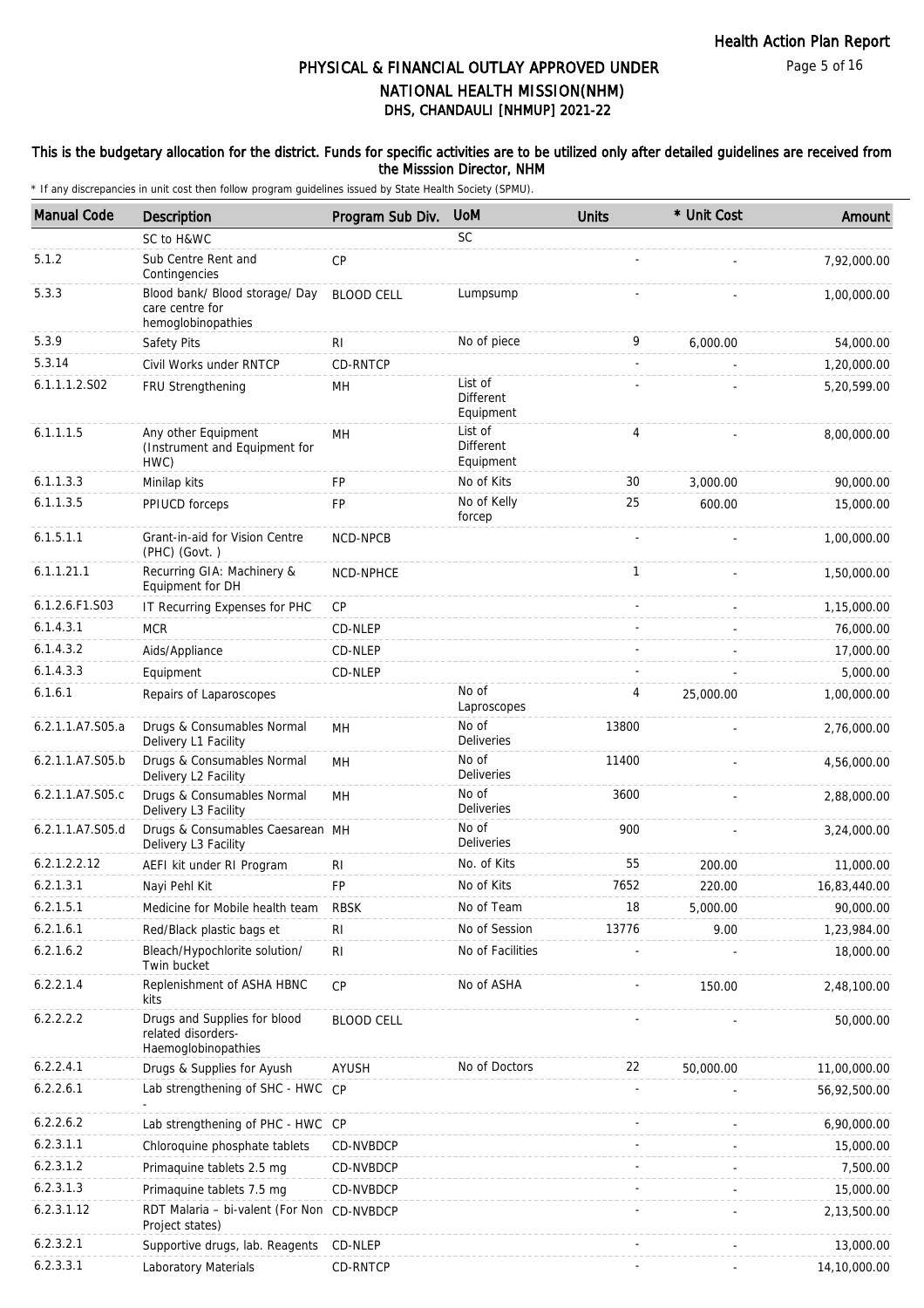Page 6 of 16

# DHS, CHANDAULI [NHMUP] 2021-22 PHYSICAL & FINANCIAL OUTLAY APPROVED UNDER NATIONAL HEALTH MISSION(NHM)

### This is the budgetary allocation for the district. Funds for specific activities are to be utilized only after detailed guidelines are received from the Misssion Director, NHM

| <b>Manual Code</b> | <b>Description</b>                                                                                         | Program Sub Div. | <b>UoM</b>                                             | <b>Units</b> | * Unit Cost | Amount         |
|--------------------|------------------------------------------------------------------------------------------------------------|------------------|--------------------------------------------------------|--------------|-------------|----------------|
| 6.2.3.3.2          | Procurement of Drugs                                                                                       | CD-RNTCP         |                                                        |              |             | 7,30,000.00    |
| 6.2.4.1.1          | Assistance for<br>consumables/drugs/medicines to<br>the Govt./District Hospital for<br>Cat sx etc          | NCD-NPCB         | No of Cases                                            |              |             | 10,19,520.00   |
| 6.2.4.5.1          | Drugs & Consumables for NCD<br>Management (incl. Diabetes,<br>Hypertension, Strokes etc)for<br>whole dist. | NCD-NPCDCS       |                                                        | 1            |             | 2,00,000.00    |
| 6.2.4.5.3          | Drugs & Diagnostic for NCD<br>Management incl. Diabetes,<br>Hypertension, Strokes etc                      | NCD-NPCDCS       |                                                        |              |             | 2,70,000.00    |
| $6.1.3.2.a.$ S01   | Free Diagnostics for Pregnant<br>women under JSSK - USG on<br>PPP for PMSMA                                | MН               | No of ANC                                              | 1200         |             | 3,60,000.00    |
| $6.1.3.2.a.$ SO2   | Free Diagnostics for Pregnant<br>women under JSSK- AVD for for<br>HIV & Syphilis at VHNDs                  | MН               | No of ANC                                              | 250          |             |                |
| $6.1.3.2.a.$ SO3   | Free Diagnostics for Pregnant<br>women under JSSK-MH                                                       | MH               | No of ANC                                              | 49000        |             | 4,90,000.00    |
| 6.1.3.2.b          | Free Diagnostics for Sick infants<br>under JSSK                                                            | CH               | No of Units                                            | 1            |             | 1,20,000.00    |
| 6.3.1.S03          | Any other (please specify)                                                                                 |                  |                                                        |              |             | 56,00,000.00   |
| 7.5.1              | Tribal Patient Support &<br><b>Transportation Charges</b>                                                  | CD-RNTCP         |                                                        |              |             | 42,900.00      |
| 7.5.2              | Sample collecton &<br>transportation charges                                                               | CD-RNTCP         |                                                        |              |             | 2,21,225.00    |
| 8.1.1.1            | ANMs - MH                                                                                                  | MН               | No of MH ANM                                           | 134          |             | 2,75,89,393.00 |
| 8.1.1.1.S01        | ANM For New Sub-Center - CP                                                                                | CP               |                                                        |              |             | 23,09,715.00   |
| 8.1.1.2.S04        | Staff Nurses-DH Strengthening                                                                              | <b>HS</b>        |                                                        |              |             | 75,01,385.00   |
| 8.1.1.2.S05        | <b>Staff Nurses-MH</b>                                                                                     | MH               | No of MH<br><b>Staff Nurse</b>                         | 51           |             | 1,61,89,450.00 |
| 8.1.1.2.S11        | Staff Nurse HWC - CP                                                                                       | CP               |                                                        | $\sim$       |             | 49,06,832.00   |
| 8.1.1.2.S12        | Staff Nurses HWC - MH                                                                                      | MН               |                                                        | 12           |             | 14,40,936.00   |
| 8.1.1.5.S02        | Laboratory Technicians - HR                                                                                | <b>HR</b>        |                                                        | 3            |             | 7,94,448.00    |
| 8.1.1.5.S04        | Laboratory Technicians - RNTCP                                                                             | CD-RNTCP         |                                                        |              |             | 17,08,696.00   |
| 8.1.1.6.S05        | OT Technician                                                                                              | <b>MIS</b>       | No of MH OT<br>technician                              |              |             | 10,58,400.00   |
| 8.1.1.8.S02        | Pharmacist-DH Strengthening                                                                                | <b>HS</b>        |                                                        |              |             | 11,02,140.00   |
| 8.1.1.10.S02       | Physiotherapist/ Occupational<br>Therapist-CD-NLEP                                                         | CD-NLEP          |                                                        |              |             | 4,69,426.00    |
| 8.1.1.12.S02       | Para Medical Worker CD-NLEP                                                                                | CD-NLEP          |                                                        |              |             | 11,86,063.00   |
| 8.1.2.1.S04        | Obstetricians and Gynaecologists MH<br>-MH                                                                 |                  | No of MH<br>Obstetricians<br>and<br>Gynaecologist<br>S |              |             | 47,40,000.00   |
| 8.1.2.3.S04        | Anaesthetists - DH Strengthening                                                                           | <b>HS</b>        |                                                        |              |             | 21,00,000.00   |
| 8.1.2.3.S05        | Anaesthetists -MH                                                                                          | MH               | No of MH<br>Anesthetic                                 |              |             | 43,20,000.00   |
| 8.1.2.4.SO2        | Surgeons-DH Strengthening                                                                                  | <b>HS</b>        |                                                        |              |             | 21,00,000.00   |
| 8.1.2.6.S03        | Pathologists/ Haemotologists-<br>DH Strengthening                                                          | <b>HS</b>        |                                                        |              |             | 23, 15, 250.00 |
| 8.1.3.4.S01        | <b>ENT-DH Strengthening</b>                                                                                | <b>HS</b>        |                                                        |              |             | 21,00,000.00   |
| 8.1.3.10.S01       | FRU Operationalization for<br>Gynae & anesthetist specialist on<br>call from govt sector                   | MH               | No of C<br>Section                                     | 10           |             | 30,000.00      |
| 8.1.3.10.S02       | FRU Operationalization<br>Gynecologists specialist on call                                                 | MH               | No of C<br>Section                                     | 5            |             | 22,500.00      |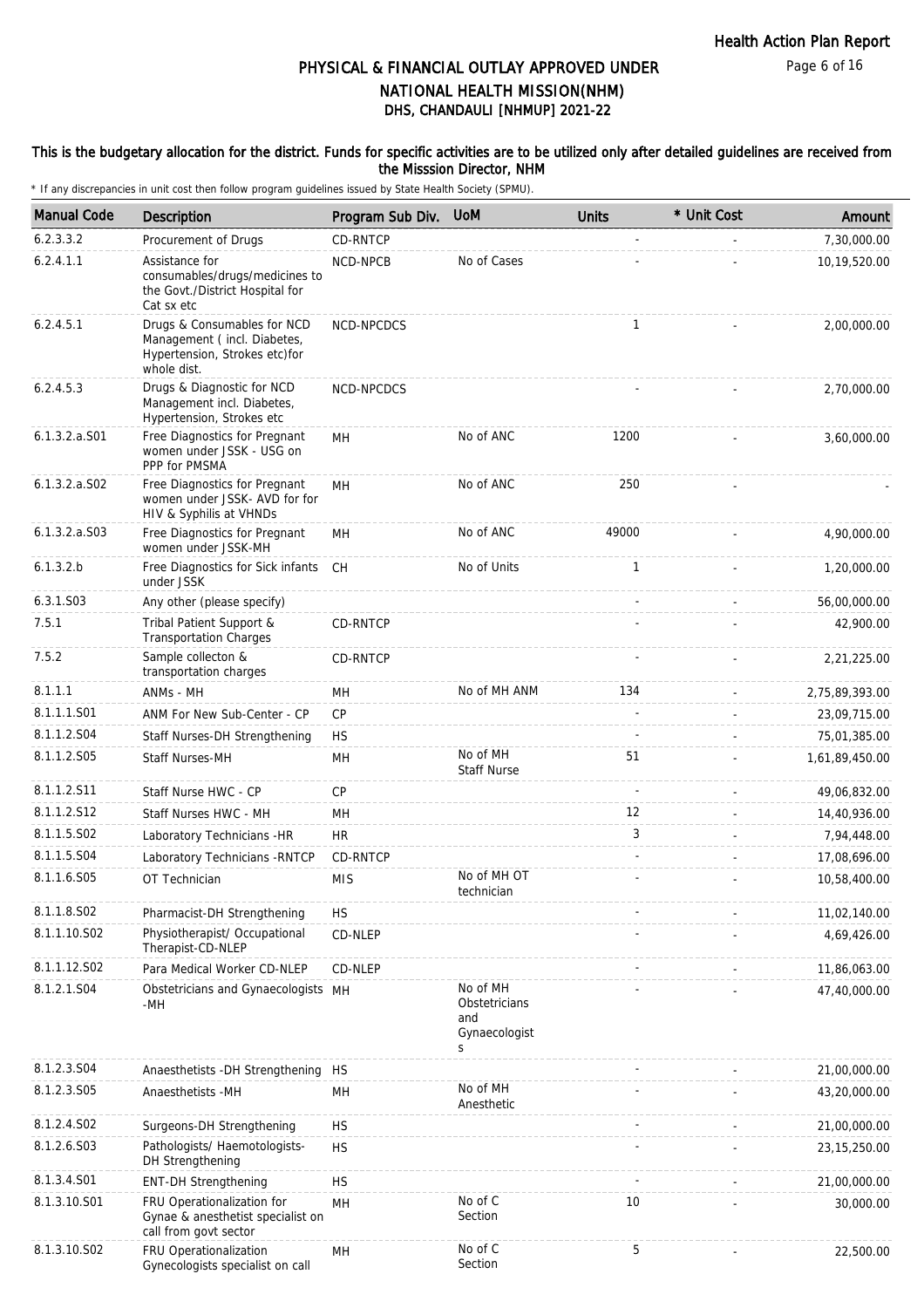### This is the budgetary allocation for the district. Funds for specific activities are to be utilized only after detailed guidelines are received from the Misssion Director, NHM

| <b>Manual Code</b> | Description                                                                     | Program Sub Div.  | <b>UoM</b>                   | <b>Units</b>   | * Unit Cost | Amount         |
|--------------------|---------------------------------------------------------------------------------|-------------------|------------------------------|----------------|-------------|----------------|
|                    | from pvt sector                                                                 |                   |                              |                |             |                |
| 8.1.3.10.S03       | FRU Operationalization<br>anesthetist specialist on call for<br>from pvt sector | MH                | No of C<br>Section           | 5              |             | 15,000.00      |
| 8.1.5.S02          | Medical Officers - DH<br>Strengthening                                          | <b>HS</b>         |                              |                |             | 14,40,000.00   |
| 8.1.5.S03          | Medical Officers -MH                                                            | MH                | No of MH LMO                 |                |             | 5,85,000.00    |
| 8.1.6.1            | <b>AYUSH MOS</b>                                                                | AYUSH             |                              | 22             |             | 1,13,01,167.00 |
| 8.1.6.2            | Pharmacist - AYUSH                                                              | <b>AYUSH</b>      |                              | 13             |             | 27,70,313.00   |
| 8.1.7.1.1          | MOs-AYUSH                                                                       | <b>RBSK</b>       |                              | 29             |             | 1,33,84,800.00 |
| 8.1.7.1.2.S01      | MOs-MBBS                                                                        | <b>RBSK</b>       |                              | 1              |             | 7,34,004.00    |
| 8.1.7.1.2.S02      | MOs-Dental MO/ BDS                                                              | <b>RBSK</b>       |                              | 6              |             | 42,81,480.00   |
| 8.1.7.1.3          | <b>Staff Nurse</b>                                                              | <b>RBSK</b>       |                              | 5              |             | 16,81,920.00   |
| 8.1.7.1.4          | ANM                                                                             | <b>RBSK</b>       |                              | 13             |             | 25,61,472.00   |
| 8.1.7.1.5.S01      | Para Medical Worker                                                             | <b>RBSK</b>       |                              | 14             |             | 33,90,912.00   |
| 8.1.7.1.5.S02      | Pharmacists                                                                     | <b>RBSK</b>       |                              | $\overline{4}$ |             | 9,96,260.00    |
| 8.1.8.1            | <b>Medical Officers</b>                                                         | СH                | No. of Mos                   | 1              |             | 3,60,000.00    |
| 8.1.8.2            | <b>Staff Nurse</b>                                                              | <b>CH</b>         | No. of SNs                   | 4              |             | 15,13,008.00   |
| 8.1.8.3            | Cook cum caretaker                                                              | CH                | No. of Cook<br>cum Caretaker | $\overline{2}$ |             | 3,08,551.00    |
| 8.1.8.5            | Feeding demonstrator for NRC                                                    | <b>CH</b>         | No. of FDs                   | 1              |             | 3,04,454.00    |
| 8.1.9.1.S01        | Paediatrician SNCU-CH                                                           | CH                | No. of<br>Peadiatrician      | 3              |             | 36,00,000.00   |
| 8.1.9.3.S01        | Staff Nurse - SNCU/KMC                                                          | <b>CH</b>         | No. of SNs                   | 12             |             | 39,07,899.00   |
| 8.1.9.3.SO2        | Staff Nurse -NBSU                                                               | CH                | No. of SNs                   | 9              |             | 21,40,366.00   |
| 8.1.9.6.SO2        | Others- SNCU Staff (Ward<br>Aaya/ Cleaner/ Security Guard)                      | <b>CH</b>         |                              | 9              |             | 16,09,484.00   |
| 8.1.9.6.S03        | Others- SNCU Staff DEO                                                          | CH                | no. of Posts                 | $\mathbf{1}$   |             | 2,49,046.00    |
| 8.1.10.3.S01       | Staff Nurses - DH Strengthening                                                 | <b>HS</b>         |                              |                |             | 51,13,800.00   |
| 8.1.10.3.S02       | Staff Nurses Incharge - DH<br>Strengthening                                     | <b>HS</b>         |                              |                |             | 3,84,000.00    |
| 8.1.12.1           | Mid-level Service Provider                                                      | <b>CP</b>         |                              |                |             | 1,33,49,220.00 |
| 8.1.12.2           | Performance incentive for Mid-<br>level service providers                       | <b>CP</b>         | No. of HWC-<br>CHO           |                | 15,000.00   | 88,87,500.00   |
| 8.1.13.5           | Audiometrician/ Audiologist-<br>NCD-NPPCD                                       | NCD-NPPCD         |                              |                |             | 3,96,900.00    |
| 8.1.13.10          | TBHV-CD-RNTCP                                                                   | CD-RNTCP          |                              |                |             | 9,98,000.00    |
| 8.1.13.18          | Audiometrics Asstt.NCD-NPPCD                                                    | NCD-NPPCD         |                              |                |             | 1,98,450.00    |
| 8.1.13.19          | Instructor for Hearing Imapired<br>Children-NCD-NPPCD                           | NCD-NPPCD         |                              |                |             | 1,98,450.00    |
| 8.1.13.22.S07      | Rogi Sahayata Kendra Manager                                                    | QA                |                              | 2              |             | 4,55,600.00    |
| 8.1.13.22.S13      | Rogi Sahayata Kendra Operator                                                   | QA                |                              | $\overline{2}$ |             | 3,34,682.00    |
| 8.1.14.1.S01       | MO (Blood Bank)                                                                 | <b>BLOOD CELL</b> |                              |                |             | 9,56,000.00    |
| 8.1.14.2           | <b>Staff Nurse</b>                                                              | <b>BLOOD CELL</b> |                              |                |             | 2,78,000.00    |
| 8.1.14.4.S02       | Lab Technician (BB)                                                             | <b>BLOOD CELL</b> |                              |                |             | 7,92,000.00    |
| 8.1.14.5.S01       | Others- Counsellor                                                              | <b>BLOOD CELL</b> |                              |                |             | 3,31,000.00    |
| 8.1.14.5.S02       | Others- Lab Technicians                                                         | <b>BLOOD CELL</b> |                              |                |             | 12,70,000.00   |
| 8.1.14.5.S03       | Others-Lab Attendant                                                            | <b>BLOOD CELL</b> |                              |                |             | 4,65,000.00    |
| 8.1.14.5.S05       | Others-Lab Attendant - BSU                                                      | <b>BLOOD CELL</b> |                              |                |             | 6,38,000.00    |
| 8.1.16.2.S01       | Cold Chain Handlers                                                             | RI                |                              |                |             | 2,10,067.00    |
| 8.1.16.2.S02       | Technician / Trfeigerator<br>Machinic                                           | RI                |                              |                |             | 3,51,691.00    |
| 8.1.16.6.S01       | Data Entry Operator BB                                                          | <b>BLOOD CELL</b> |                              |                |             | 1,95,000.00    |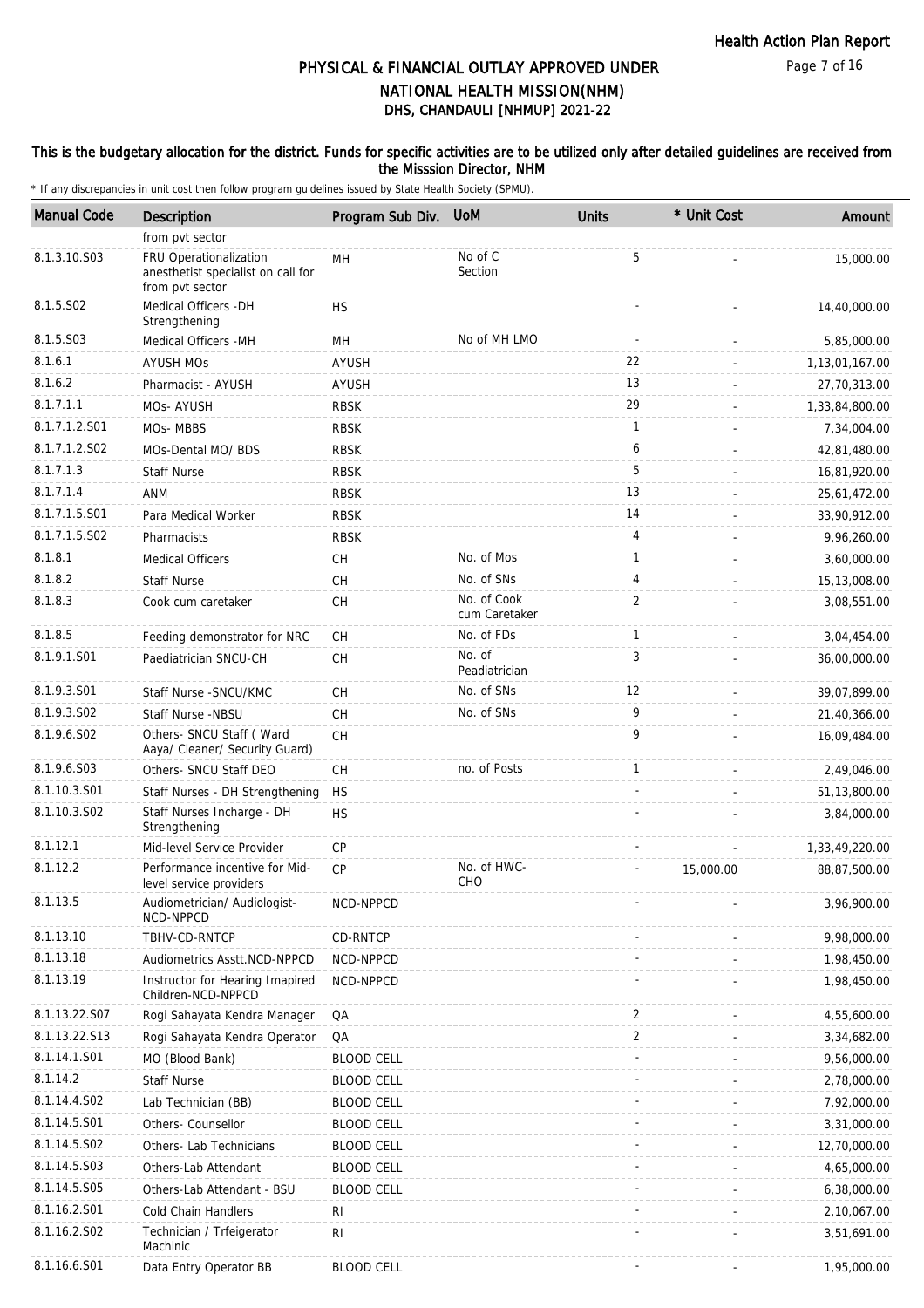### This is the budgetary allocation for the district. Funds for specific activities are to be utilized only after detailed guidelines are received from the Misssion Director, NHM

| <b>Manual Code</b> | <b>Description</b>                                                                           | Program Sub Div.  | <b>UoM</b>                      | <b>Units</b> | * Unit Cost  | Amount       |
|--------------------|----------------------------------------------------------------------------------------------|-------------------|---------------------------------|--------------|--------------|--------------|
| 8.1.16.7.S02       | Sweeper- NCD- Blood bank                                                                     | <b>BLOOD CELL</b> |                                 |              |              | 2,24,000.00  |
| 8.1.16.7.S03       | Sweeper-NCD-Blood Storage<br>Unit                                                            | <b>BLOOD CELL</b> |                                 |              |              | 4,33,000.00  |
| 8.1.16.7.S05       | Cleaner -NRC                                                                                 | СH                | no. of Posts                    | $\mathbf{1}$ |              | 1,78,831.00  |
| 8.4.1              | Additional Allowances/<br>Incentives to Medical Officers                                     | MH                |                                 | 3            |              | 72,000.00    |
| 8.4.7              | Incentive to provider for PPIUCD FP<br>services @Rs 150 per PPIUCD<br>insertion              |                   | No of Cases                     | 6444         | 150.00       | 9,66,600.00  |
| 8.4.8              | Incentive to provider for PAIUCD FP<br>Services @Rs 150 per PAIUCD<br>insertion              |                   | No of Cases                     | 104          | 150.00       | 15,600.00    |
| 8.4.9              | Team based incentives for<br>Health & Wellness Centers<br>(H&WC Sub Center)                  | <b>CP</b>         | No of HWC                       |              | 11,000.00    | 65,17,500.00 |
| 8.4.10             | Team based incentives for<br>Health & Wellness Centers<br>(H&WC PHC)                         | <b>CP</b>         | No of HWC                       |              | 11,000.00    | 13,34,000.00 |
| 8.4.11             | Incentives under NVHCP for MO, CD-NVHCP<br>Pharmacist and LT                                 |                   |                                 |              |              | 22,200.00    |
| 8.4.12.S01         | HRP identification and follow up<br>for ANM                                                  | MН                | No of HRP                       | 1400         | 200.00       | 2,80,000.00  |
| 8.4.12.S04         | RI Cold chain handlers incentive                                                             | RI.               | Lumpsump                        | 11           | 2,400.00     | 3,16,800.00  |
| 9.2.1.1.7          | Training of Staff Nurses/ANMs /<br>LHVs in SBA                                               | Nursing           |                                 | 1            | 10,86,520.00 | 10,86,520.00 |
| 9.2.1.1.22         | Onsite Mentoring for DAKSHATA                                                                | Nursing           |                                 | $\mathbf{1}$ | 1,20,000.00  | 1,20,000.00  |
| 9.2.1.2.4          | Orienation activities on vitamin A CH<br>supplemenation and Anemia<br>Mukta Bharat Programme |                   | No of Batch                     | 22           |              | 77,856.00    |
| 9.2.1.2.20         | Orientation on National<br>Deworming Day                                                     | <b>RKSK</b>       | per participant                 | 50           | 100.00       | 1,00,640.00  |
| 9.2.1.3.2.S01      | <b>Qtr.Review/orientation meeting</b><br>at Block Level for ANM                              | <b>FP</b>         | No of<br>Orientation<br>meeting | 36           | 1,000.00     | 36,000.00    |
| 9.2.1.3.23         | Training of Medical officers<br>(Injectible Contraceptive<br>Trainings)                      | <b>FP</b>         | No of Batch                     | $\mathbf{1}$ | 41,800.00    | 41,800.00    |
| 9.2.1.3.24         | Training of AYUSH doctors<br>(Injectible Contraceptive<br>Trainings)                         | <b>FP</b>         | No of Batch                     | $\mathbf{1}$ | 22,800.00    | 22,800.00    |
| 9.2.1.3.25         | Training of Nurses (Staff<br>Nurse/LHV/ANM) (Injectible<br>Contraceptive Trainings)          | <b>FP</b>         | No of Batch                     | $\mathbf{1}$ | 35,800.00    | 35,800.00    |
| 9.2.1.3.27.S01     | FP-LMIS training-Urban Staffs<br>and others                                                  | FP                |                                 | $\mathbf{1}$ | 46,900.00    | 46,900.00    |
| 9.2.1.3.27.S02     | FP-LMIS training- ASHA Sangni<br>Refresher                                                   | FP                |                                 | 2            | 4,900.00     | 9,800.00     |
| 9.2.1.4.13.C       | Any other (please specify) Kishor<br>Swasyhya Manch                                          | <b>RKSK</b>       | No of Events                    | 20           | 5,000.00     | 1,00,000.00  |
| 9.2.1.7.1.S01      | Training under Immunisation-<br><b>CCH</b>                                                   | $\mathsf{RI}$     | Lumpsump                        |              |              | 41,000.00    |
| 9.2.1.7.1.S02      | Training under Immunisation-<br>Data Handler                                                 | R <sub>1</sub>    | Lumpsump                        |              |              | 5,000.00     |
| 9.2.1.7.1.S03      | Training under Immunisation-<br>Health Worker                                                | RI                | Lumpsump                        |              |              | 5,08,200.00  |
| 9.2.2.6.3          | Kayakalp Trainings                                                                           | QA                | <b>Districts</b>                | $\mathbf{1}$ | 33,000.00    | 33,000.00    |
| 9.2.2.7.2          | Training cum review meeting for<br>HMIS & MCTS at District level                             | <b>MIS</b>        | No of<br>Participants           |              |              | 45,540.00    |
| 9.2.2.7.3          | Training cum review meeting for MIS<br>HMIS & MCTS at Block level                            |                   | No of<br>Participants           |              |              | 1,77,600.00  |
| 9.2.2.8.2          | Multi-skilling of ASHA, MPW ay                                                               | CP                | Lumpsump                        |              |              | 21,70,000.00 |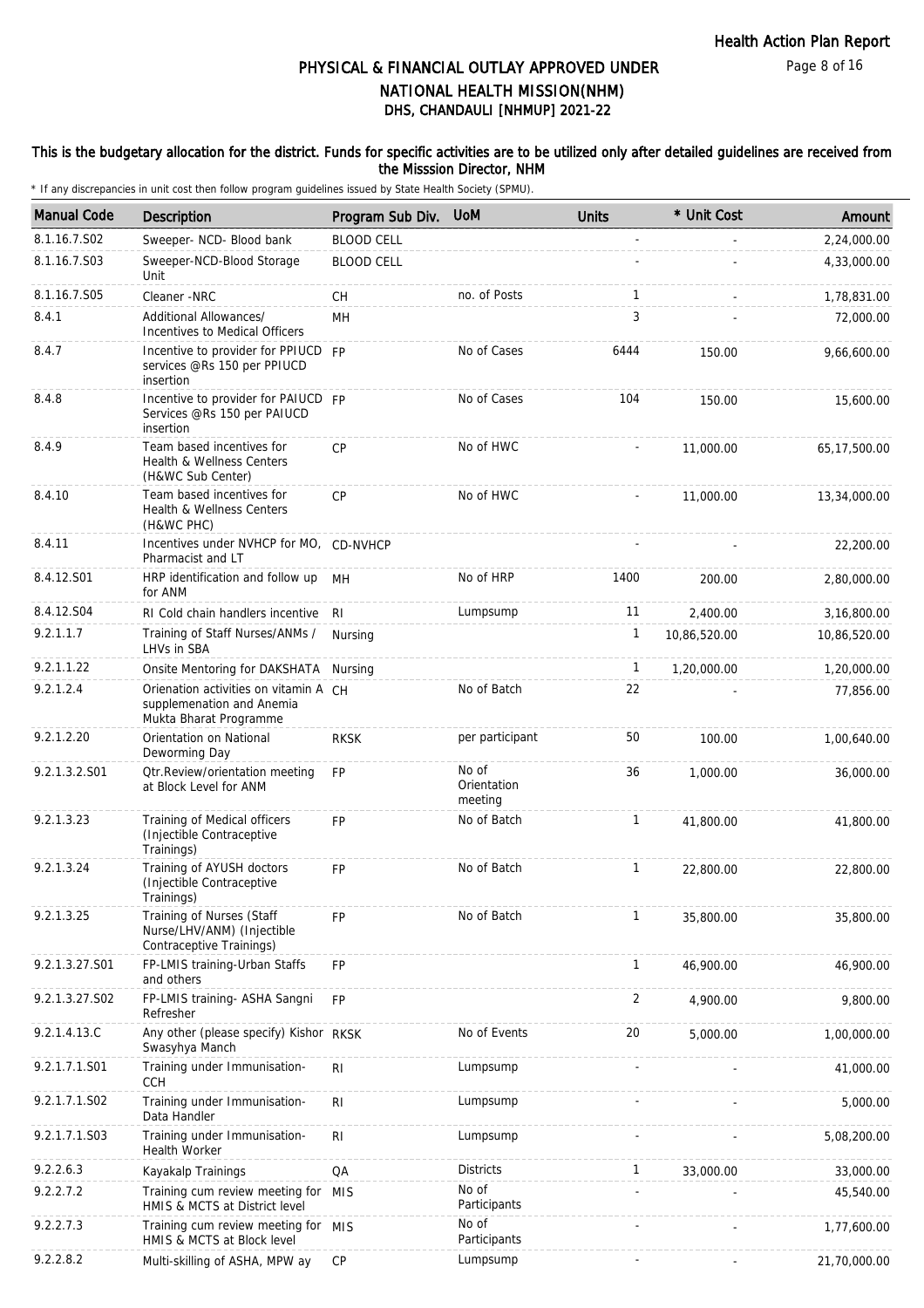### This is the budgetary allocation for the district. Funds for specific activities are to be utilized only after detailed guidelines are received from the Misssion Director, NHM

| <b>Manual Code</b> | Description                                                                                                    | Program Sub Div. | <b>UoM</b>         | <b>Units</b> | * Unit Cost | Amount      |
|--------------------|----------------------------------------------------------------------------------------------------------------|------------------|--------------------|--------------|-------------|-------------|
|                    | HWCs (SHC & PHC)                                                                                               |                  |                    |              |             |             |
| 9.2.2.8.5.S01      | Training of MPW and Asha                                                                                       | CP               |                    |              |             | 2,30,000.00 |
| 9.2.2.8.5.S02      | Training of MO and SN                                                                                          | CP               |                    |              |             | 4,02,500.00 |
| 9.2.2.8.5.S03      | Cost of Yoga Sessions                                                                                          | CP               |                    |              |             | 6,61,500.00 |
| 9.2.3.1.1          | Medical Officers (1 day)                                                                                       | CD-IDSP          |                    |              |             | 55,200.00   |
| 9.2.3.1.5          | Data Managers (2days)                                                                                          | CD-IDSP          |                    |              |             | 18,400.00   |
| 9.2.3.1.7          | ASHA & MPWs, AWW &<br>Community volunteers (1 day)                                                             | CD-IDSP          |                    |              |             | 19,200.00   |
| 9.2.3.2.1          | Training / Capacity Building<br>(Malaria)                                                                      | CD-NVBDCP        |                    |              |             | 75,600.00   |
| 9.2.3.4.1          | Trainings under RNTCP                                                                                          | CD-RNTCP         |                    |              |             | 2,40,000.00 |
| 9.2.3.5.5          | 1 day training of DEO of the<br>Treatment sites (MTC/TCs)                                                      | CD-NVHCP         |                    |              |             | 3,000.00    |
| 9.2.4.2.1          | Training of PHC Medical Officers,<br>Nurses, Paramedical Workers &<br>Other Health Staff working<br>under NMHP | NCD-NMHP         | No of Distrcts     | $\mathbf{1}$ |             | 50,000.00   |
| 9.2.4.3.1          | Training of doctors and staff at<br>DH Level under NPHCE                                                       | NCD-NPHCE        |                    | $\mathbf{1}$ |             | 40,000.00   |
| 9.2.4.4.1          | Trainings for District Tobacco<br>Control Centre                                                               | NCD-NTCP         |                    | $\mathbf{1}$ |             | 1,00,000.00 |
| 9.2.4.5.2          | District NCD Cell                                                                                              | NCD-NPCDCS       |                    | 1            |             | 2,00,000.00 |
| 9.2.4.9            | Trainings of Medical Officers,<br>Health Workers and Programme<br>officers under NPCCHH                        | NCD-NPCCHH       |                    | $\mathbf{1}$ |             | 70,000.00   |
| 9.5.29.13.S04.02   | Scaling up Nurse Mentoring<br>Program Honorarium                                                               | Nursing          |                    | $\mathbf{1}$ |             | 5,40,000.00 |
| 9.5.29.13.S04.03   | Scaling up Nurse Mentoring<br>Program Yearly TA DA                                                             | Nursing          |                    | $\mathbf{1}$ |             | 27,000.00   |
| 9.5.29.13.S04.04   | Scaling up Nurse Mentoring<br>Program Register                                                                 | Nursing          |                    | $\mathbf{1}$ |             | 2,250.00    |
| 9.2.3.6.1          | Trainings of Medical Officers and CD-NRCP<br>Health Workers under NRCP                                         |                  |                    |              |             | 48,300.00   |
| 10.1.1.S01         | Community Base Maternal death MH<br>Review                                                                     |                  | No of CBMDR        | 117          |             | 70,200.00   |
| 10.1.1.S02         | Incentive for 1st Responder<br>Maternal Death                                                                  | MH               | No of<br>Responder | 35           |             | 35,000.00   |
| 10.1.2             | Child Death Review                                                                                             | CH               | No of Distrcts     | $\mathbf{1}$ |             | 7,33,500.00 |
| 10.2.6.1           | a) Additional MF Survey                                                                                        | CD-NVBDCP        |                    |              |             | 70,000.00   |
| 11.1.2.4.S01       | Celebration of New Born Care<br>Week                                                                           | <b>IEC</b>       | No of Distrcts     |              | 25,000.00   | 25,000.00   |
| 11.1.2.4.S02       | Celebration of Breastfeeding<br>Week                                                                           | <b>IEC</b>       |                    |              | 40,000.00   | 40,000.00   |
| 11.2.1.1           | Media Mix of Mid Media/ Mass<br>Media                                                                          | <b>IEC</b>       |                    | 10           |             | 55,000.00   |
| 11.1.3.1           | Media Mix of Mid Media/ Mass<br>Media                                                                          | <b>IEC</b>       |                    |              |             | 27,000.00   |
| 11.1.3.3           | IEC & promotional activities for<br>World Population Day<br>celebration                                        | FP               | No of Events       | 10           |             | 1,61,000.00 |
| 11.1.3.4           | IEC & promotional activities for<br>Vasectomy Fortnight celebration                                            | <b>FP</b>        | No of Events       | 10           |             | 1,01,000.00 |
| 11.1.3.6           | Any Other IEC/BCC activities FP                                                                                | <b>IEC</b>       |                    |              |             | 20,125.00   |
| 11.1.5.2           | Any other IEC/BCC activities<br>(Wall Painting, Banner & Poster)                                               | RI               | Lumpsump           |              |             | 1,89,090.00 |
| 11.1.6.1.S01       | Creating awareness on declining<br>sex ratio issue (PNDT)- Block<br>Level                                      | <b>FP</b>        | No of Events       | 9            | 10,000.00   | 90,000.00   |
| 11.1.6.1.S02       | Creating awareness on declining                                                                                | FP               | No of Events       | $\mathbf{1}$ | 25,000.00   | 25,000.00   |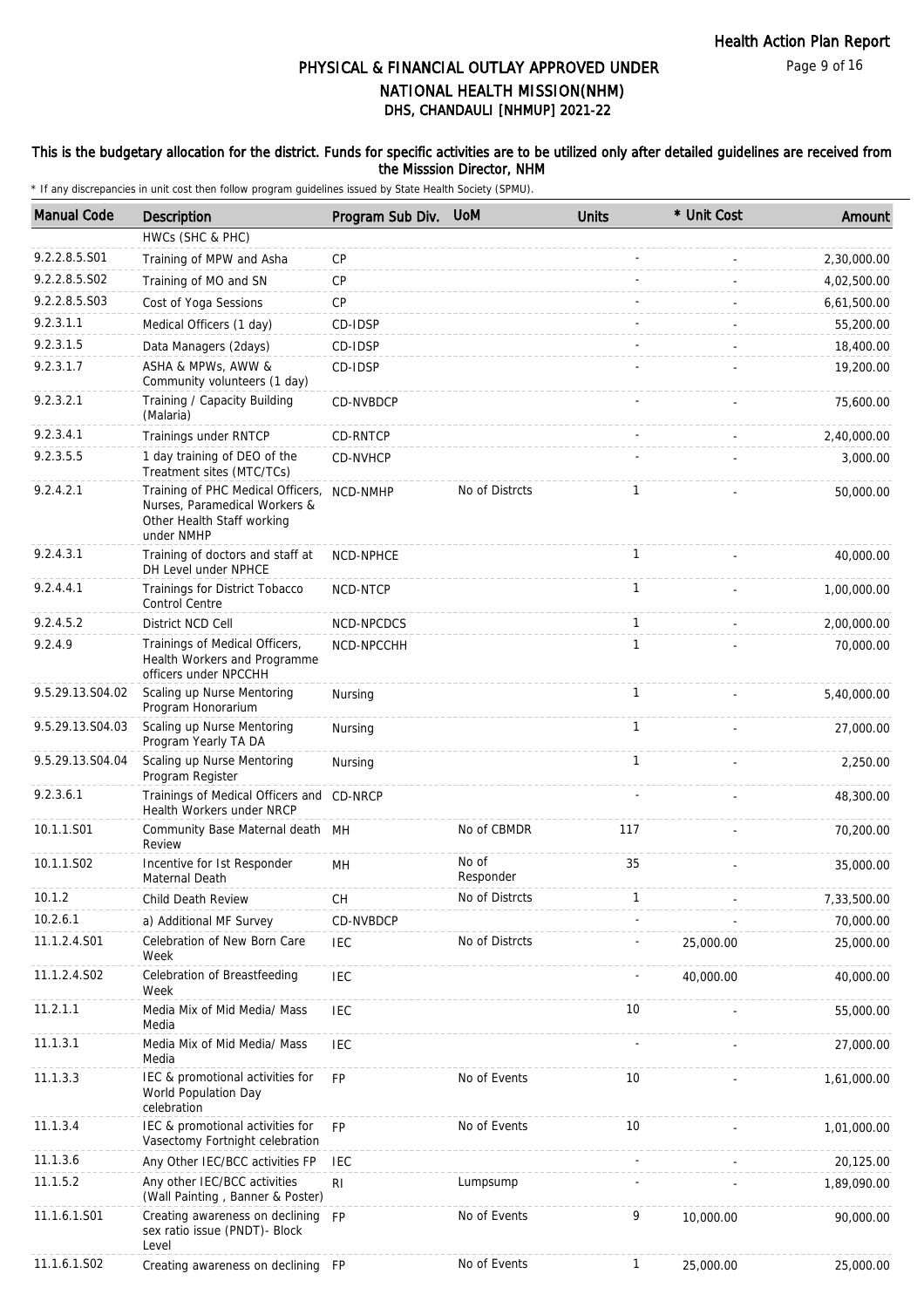Page 10 of 16

# DHS, CHANDAULI [NHMUP] 2021-22 PHYSICAL & FINANCIAL OUTLAY APPROVED UNDER NATIONAL HEALTH MISSION(NHM)

### This is the budgetary allocation for the district. Funds for specific activities are to be utilized only after detailed guidelines are received from the Misssion Director, NHM

| <b>Manual Code</b> | <b>Description</b>                                                                                                                                          | Program Sub Div.  | <b>UoM</b>                  | <b>Units</b> | * Unit Cost | Amount       |
|--------------------|-------------------------------------------------------------------------------------------------------------------------------------------------------------|-------------------|-----------------------------|--------------|-------------|--------------|
|                    | sex ratio issue (PNDT)- District<br>Level                                                                                                                   |                   |                             |              |             |              |
| 11.1.7.1           | Health Education & Publicity for<br><b>NIDDCP</b>                                                                                                           | NCD-NIDDCP        | <b>Districts</b>            |              |             | 13,000.00    |
| 11.10.1.S04        | <b>VBD Promotional Activities</b>                                                                                                                           | <b>BLOOD CELL</b> |                             |              |             | 15,000.00    |
| 11.2.4             | IEC activities for Health &<br>Wellness centre (H&WC)                                                                                                       | <b>CP</b>         |                             |              |             | 65,75,000.00 |
| 11.3.4             | IEC/BCC under NRCP: Rabies<br>Awareness and DO'S and Don'ts<br>in the event of Animal Bites                                                                 | CD-NRCP           |                             |              |             | 3,37,182.00  |
| 11.3.6             | <b>IEC/BCC under NVHCP</b>                                                                                                                                  | CD-NVHCP          |                             |              |             | 20,000.00    |
| 11.4.6             | IEC/BCC under NOHP                                                                                                                                          | NCD-NPCDCS        |                             | 1            |             | 5,00,000.00  |
| 11.4.7             | <b>IEC on Climate Sensitive</b><br>Diseases at Block, District and<br>State level - Air pollution, Heat<br>and other relevant Climate<br>Sensitive diseases | NCD-NPCCHH        |                             | $\mathbf{1}$ |             | 1,00,000.00  |
| 11.2.7.4           | Places covered with hoardings/<br>bill boards/ signage etc.                                                                                                 | IEC               |                             |              | 4,500.00    | 4,86,000.00  |
| 11.2.7.5           | Usage of Folk media such as<br>Nukkad Natak/ mobile audio<br>visual services/ local radio etc.                                                              | <b>IEC</b>        |                             |              |             | 1,62,000.00  |
| 11.2.7.7           | State-level IEC Campaigns/Other IEC<br><b>IEC Campaigns</b>                                                                                                 |                   |                             |              |             | 2,75,000.00  |
| 11.3.1.1           | <b>IEC/BCC for Malaria</b>                                                                                                                                  | <b>CD-NVBDCP</b>  |                             |              |             | 35,000.00    |
| 11.3.1.2           | IEC/BCC for Social mobilization<br>(Dengue and Chikungunya)                                                                                                 | CD-NVBDCP         |                             |              |             | 20,000.00    |
| 11.3.1.5           | IEC/BCC/Advocacy for Kala-azar                                                                                                                              | CD-NVBDCP         |                             |              |             | 50,000.00    |
| 11.3.2.1           | IEC/BCC: Mass media, Outdoor<br>media, Rural media, Advocacy<br>media for NLEP                                                                              | CD-NLEP           |                             |              |             | 98,000.00    |
| 11.3.3.1           | ACSM (State & district)                                                                                                                                     | CD-RNTCP          |                             |              |             | 1,20,000.00  |
| 11.3.3.2           | TB Harega Desh Jeetega<br>Compaign                                                                                                                          | CD-RNTCP          |                             |              |             | 10,000.00    |
| 11.4.2.1           | Translation of IEC material and<br>distribution                                                                                                             | NCD-NMHP          | No of Distrcts              | $\mathbf{1}$ |             | 4,00,000.00  |
| 11.4.3.2           | Celebration of days-ie<br>International Day for older<br>persons                                                                                            | NCD-NPHCE         |                             | 1            |             | 2,00,000.00  |
| 11.4.4.1           | <b>IEC/SBCC for NTCP</b>                                                                                                                                    | NCD-NTCP          |                             | $\mathbf{1}$ |             | 7,00,000.00  |
| 11.4.5.2           | IEC/BCC for District NCD Cell                                                                                                                               | NCD-NPCDCS        | No of Distrcts              | $\mathbf{1}$ |             | 3,00,000.00  |
| 11.4.9.1.1         | <b>IEC for NPPCD</b>                                                                                                                                        | NCD-NPPCD         | Lumpsump                    |              |             | 1,00,000.00  |
| 11.2.7.2           | <b>Targeting Naturally Occurring</b><br>Gathering of People/ Health Mela                                                                                    | <b>IEC</b>        |                             |              |             | 5,91,000.00  |
| 12.1.1.1           | Printing of MDR formats                                                                                                                                     | MН                | No of format                | 130          |             | 3,900.00     |
| 12.1.1.2           | Printing of MCP cards, safe<br>motherhood booklets etc.                                                                                                     | MH                | No of MCP<br>card           | 77000        |             | 13,09,000.00 |
| 12.1.1.3           | Printing of labor room registers<br>and casesheets/ LaQshya related<br>printing                                                                             | MН                | No of Case<br>sheet         | 34200        |             | 3,42,000.00  |
| 12.1.1.4           | Printing cost for MAA<br>programme                                                                                                                          | СH                | No of Distrcts              | $\mathbf{1}$ |             | 22,956.00    |
| 12.1.1.5           | Any other (Printing of CAC<br>Format)                                                                                                                       | FP                | No of format                | 250          |             | 37,500.00    |
| 12.1.2.4           | Printing of Child Death Review<br>formats                                                                                                                   | <b>CH</b>         | No of format                | 66870        |             | 33,435.00    |
| 12.1.2.5           | Printing of compliance cards and<br>reporting formats for National<br>Iron Plus Initiative-for 6-59                                                         | СH                | No of Register<br>/ Formats | 1            |             | 24,869.00    |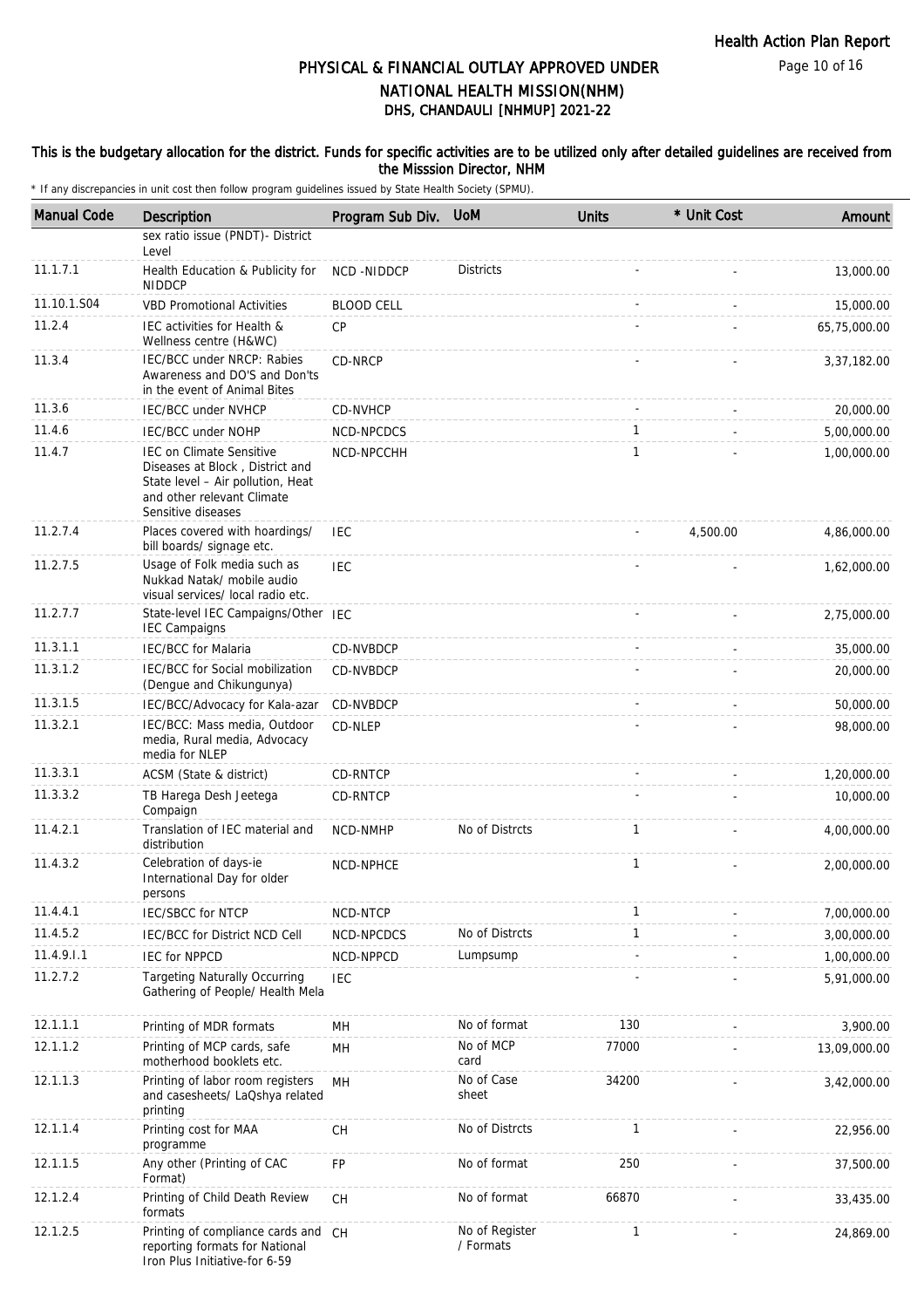### This is the budgetary allocation for the district. Funds for specific activities are to be utilized only after detailed guidelines are received from the Misssion Director, NHM

| <b>Manual Code</b> | <b>Description</b>                                                                          | Program Sub Div. UoM |                               | <b>Units</b> | * Unit Cost | Amount         |
|--------------------|---------------------------------------------------------------------------------------------|----------------------|-------------------------------|--------------|-------------|----------------|
|                    | months age group and for 5-10<br>years age group                                            |                      |                               |              |             |                |
| 12.1.2.6           | Printing of IEC materials and<br>reporting formats etc. for<br>National Deworming Day       | <b>RKSK</b>          |                               | 8058         |             | 2,13,740.00    |
| 12.1.2.7           | Printing of IEC Materials and<br>monitoring formats for IDCF                                | <b>CH</b>            | No of Distrcts                | 1            |             | 1,18,000.00    |
| 12.1.2.10          | Printing (SNCU data<br>management)                                                          | СH                   | No of Units                   | 1            |             | 1,00,000.00    |
| 12.1.2.11          | Printing of HBNC referral cards<br>and other formats                                        | CH                   | No of format                  | 428280       |             | 2,14,140.00    |
| 12.1.3.3           | Printing of FP Manuals,<br>Guidelines, etc.                                                 | <b>FP</b>            | Lumpsump                      | $\mathbf{1}$ |             | 5,46,935.00    |
| 12.1.6.1           | Printing and dissemination of<br>Immunization cards, tally sheets,<br>monitoring forms etc. | RI                   | No of<br><b>Benificieries</b> | 69664        |             | 6,96,640.00    |
| 12.3.4             | Printing for formats/registers<br>under NVHCP                                               | CD-NVHCP             |                               |              |             | 5,500.00       |
| 12.3.5.1           | Printing of form P,L, S under<br>IDSP progrm                                                | CD-IDSP              |                               |              |             | 47,736.00      |
| 12.3.6             | Printing fo formats for<br>monitoring and surrveilence<br><b>NRCP</b>                       | CD-NRCP              |                               |              |             | 57,539.00      |
| 12.2.8.S02         | Printing of Sub Centre and<br><b>VHSNC Register</b>                                         | CP                   |                               |              |             | 1,54,890.00    |
| 12.2.2.1           | Printing of ASHA diary                                                                      | CP                   | No of ASHA &<br>AF            |              |             | 3,70,650.00    |
| 12.2.2.2           | Printing of ASHA Modules and<br>formats                                                     | CP                   | Lumpsump                      |              |             | 59,200.00      |
| 12.2.2.3           | Printing of CBAC format                                                                     | CP                   |                               |              |             | 30, 17, 150.00 |
| 12.2.3.1           | Printing of cards for screening of<br>children for hemoglobinopathies                       | <b>BLOOD CELL</b>    | Lumpsump                      |              |             | 25,000.00      |
| 12.2.4.1           | Printing of HMIS Formats                                                                    | <b>MIS</b>           | Lumpsump                      |              |             | 55,290.00      |
| 12.2.4.3           | Printing of MCTS follow-up<br>formats/ services due list/ work<br>plan                      | <b>MIS</b>           | No of ASHA                    | 1953         |             | 70,304.00      |
| 12.2.5.1           | Printing Activites for Ayushman<br>Bharat H&WC                                              | CP                   | No.of Register                |              |             | 32,550.00      |
| 12.3.1.3           | Printing of recording and<br>reporting forms/registers for<br>Malaria                       | CD-NVBDCP            |                               |              |             | 25,000.00      |
| 12.3.2.1           | Printing works                                                                              | CD-NLEP              |                               |              |             | 25,000.00      |
| 12.3.3.1           | Printing (ACSM)                                                                             | CD-RNTCP             |                               |              |             | 2,70,000.00    |
| 12.3.3.2           | Printing                                                                                    | CD-RNTCP             |                               |              |             | 2,10,000.00    |
| 12.4.4.1           | Printing of Challan Books under<br><b>NTCP</b>                                              | NCD-NTCP             |                               | $\mathbf{1}$ |             | 21,000.00      |
| 12.4.5.1           | Patient referral cards at PHC<br>Level                                                      | NCD-NPCDCS           | No of PHC                     | $\mathbf{1}$ |             | 82,500.00      |
| 12.4.5.2           | Patient referral cards at Sub-<br>centre level                                              | NCD-NPCDCS           |                               |              |             | 3,05,000.00    |
| 13.1.1.6           | Any Other                                                                                   | QA                   |                               | $\mathbf{1}$ |             | 3,00,000.00    |
| 13.2.1             | Assessments                                                                                 | QA                   | No of Units                   |              | 8,000.00    | 16,000.00      |
| 13.2.2             | Kayakalp Awards                                                                             | QA                   |                               | 8            |             | 7,00,000.00    |
| 14.2.3.S02         | Implementation of FP-LMIS<br>District-Transportation Cost                                   | FP                   | Yearly                        | $\mathbf{1}$ | 74,973.00   | 74,973.00      |
| 14.2.4.1           | Alternative vaccine delivery in<br>hard to reach areas                                      | R <sub>l</sub>       | No of Session                 | 5460         | 200.00      | 10,92,000.00   |
| 14.2.5             | Alternative Vaccine Delivery in<br>other areas                                              | R <sub>l</sub>       | No of Session                 | 16800        | 90.00       | 15,12,000.00   |
| 14.2.6             | POL for vaccine delivery from                                                               | RI                   | <b>Districts</b>              | $\mathbf{1}$ | 2,00,000.00 | 2,00,000.00    |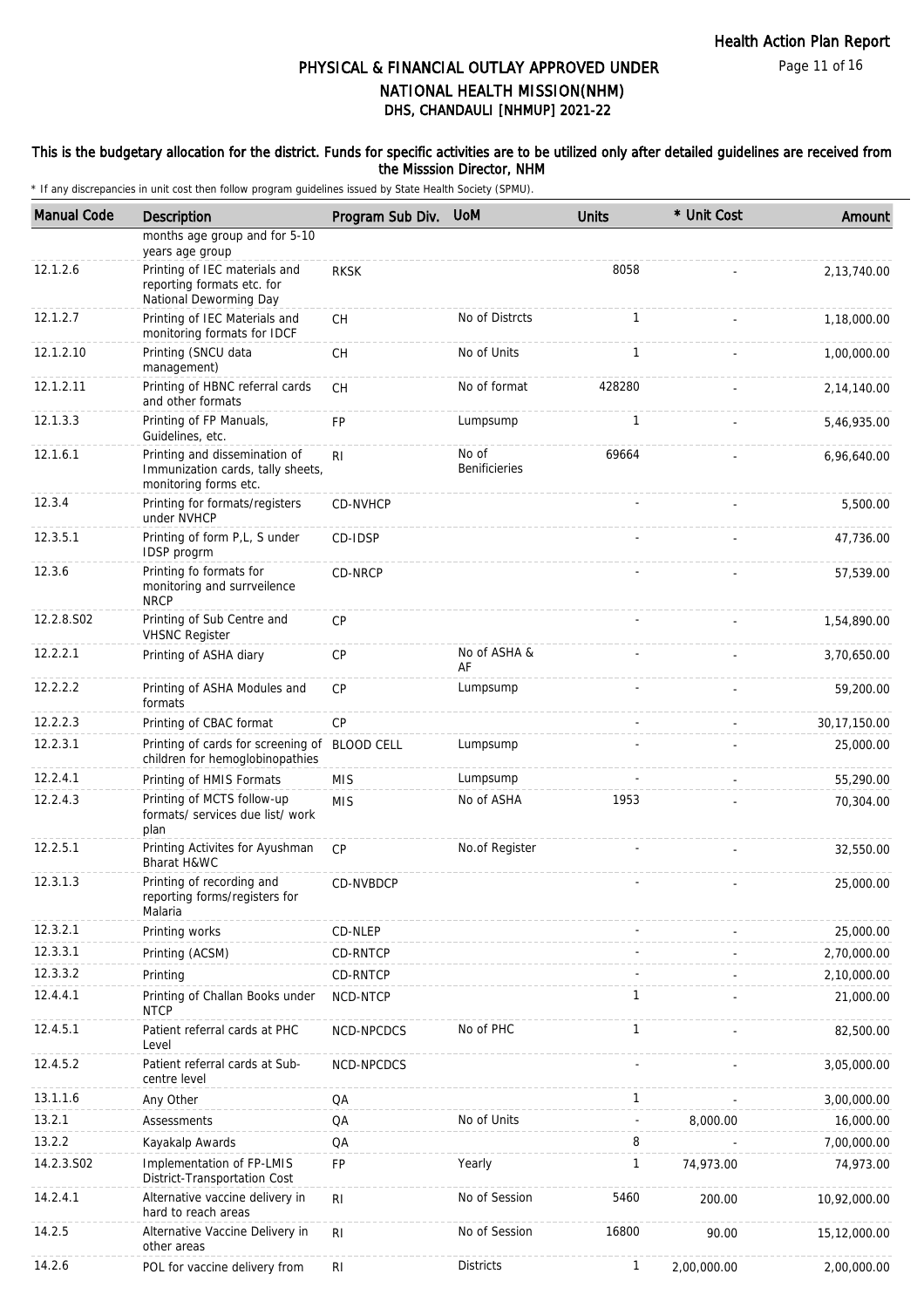Page 12 of 16

# DHS, CHANDAULI [NHMUP] 2021-22 PHYSICAL & FINANCIAL OUTLAY APPROVED UNDER NATIONAL HEALTH MISSION(NHM)

### This is the budgetary allocation for the district. Funds for specific activities are to be utilized only after detailed guidelines are received from the Misssion Director, NHM

| <b>Manual Code</b> | Description                                                                                                         | Program Sub Div. | <b>UoM</b>                              | <b>Units</b> | * Unit Cost | Amount       |
|--------------------|---------------------------------------------------------------------------------------------------------------------|------------------|-----------------------------------------|--------------|-------------|--------------|
|                    | State to district and from district                                                                                 |                  |                                         |              |             |              |
|                    | to PHC/CHCs                                                                                                         |                  |                                         |              |             |              |
| 14.2.7             | Cold chain maintenance                                                                                              | RI               | No of Points                            |              |             | 31,000.00    |
| 14.2.11            | Vehicle Hiring (NTEP)                                                                                               | CD-RNTCP         |                                         |              |             | 88,000.00    |
| 14.2.13            | Sample transportation cost<br>under NVHCP                                                                           | CD-NVHCP         |                                         |              |             | 12,000.00    |
| 14.2.14.S01        | Other Oprational Cost for State,<br>Regional and District Drug Ware<br>Houses                                       | RI.              |                                         |              |             | 9,38,148.00  |
| 15.4.2             | Reimbursement for cataract<br>operation for NGO and Private<br>Practitioners                                        | NCD-NPCB         | No of Cases                             |              |             | 20,39,040.00 |
| 15.3.3.3           | Private Provider Incentive                                                                                          | CD-RNTCP         |                                         |              |             | 2,63,200.00  |
| 15.3.1.2           | Inter-sectoral convergence                                                                                          | CD-NVBDCP        |                                         |              |             | 5,000.00     |
| 16.1.1.1.1         | State                                                                                                               | <b>PM</b>        |                                         | 29           |             | 8,700.00     |
| 16.1.1.4           | Prepare detailed operational plan RBSK<br>for RBSK across districts<br>(including cost of plan)                     |                  | No of Block                             | 9            | 500.00      | 4,500.00     |
| 16.1.1.6           | To develop micro plan at sub-<br>centre level                                                                       | RI               | No of Sub<br>Centre                     | 271          | 100.00      | 27,100.00    |
| 16.1.1.7           | For consolidation of micro plans<br>at block level                                                                  | R <sub>l</sub>   | No of Block                             | 14           | 1,000.00    | 14,000.00    |
| 16.1.1.9           | Others (Laptop and mobility<br>support for Dist. MI&E Officer)                                                      | <b>MIS</b>       |                                         |              |             | 56,400.00    |
| 16.1.2.1.6         | Review meetings/ workshops<br>under RKSK                                                                            | <b>RKSK</b>      |                                         | 2            |             | 10,000.00    |
| 16.1.2.1.7         | RBSK Convergence/Monitoring<br>meetings                                                                             | <b>RBSK</b>      | No of<br>Meetings                       | 3            | 500.00      | 13,500.00    |
| 16.1.2.1.14        | Quarterly review meetings<br>exclusive for RI at district level<br>with Block MOs, CDPO, and<br>other stake holders | R <sub>1</sub>   | No. of<br>Participants                  | 240          |             | 24,000.00    |
| 16.1.2.1.15        | Quarterly review meetings<br>exclusive for RI at block level                                                        | R <sub>1</sub>   | Lumpsump                                |              |             | 42,000.00    |
| 16.1.2.1.16        | <b>IDSP Meetings</b>                                                                                                | CD-IDSP          |                                         |              |             | 6,000.00     |
| 16.1.2.1.22        | Monthly meeting with the<br>hospital staff                                                                          | NCD-NTCP         |                                         | 1            |             | 48,000.00    |
| 16.1.2.1.24        | Sensitization workshop/ Meeting<br>of the State Program Officers<br>and District level Health Officers              | NCD-NPCCHH       |                                         | $\mathbf{1}$ |             | 25,000.00    |
| 16.1.2.1.28.S01    | District Level MDR Review<br>Meeting                                                                                | MН               | No of District<br>level MDR<br>meetings | 6            |             | 18,000.00    |
| 16.1.2.2.3         | State/ District Quality Assurance<br>Unit (Monitoring & Supervision)                                                | QA               |                                         |              |             | 3,60,000.00  |
| 16.1.2.2.8         | Monitoring & Supervision<br>(Lymphatic Filariasis)                                                                  | CD-NVBDCP        |                                         |              |             | 60,000.00    |
| 16.1.2.2.9         | Monitoring & Evaluation (Kala<br>Azar)                                                                              | CD-NVBDCP        |                                         |              |             | 10,000.00    |
| 16.1.2.2.12        | District NCD Cell                                                                                                   | NCD-NPCDCS       |                                         | $\mathbf{1}$ |             | 2,00,000.00  |
| 16.1.2.2.13        | Supervision and Monitoring                                                                                          | CD-RNTCP         |                                         |              |             | 4,00,000.00  |
| 16.1.2.2.16        | Monitoring and Surveillance<br>(review meetings, Travel) under<br><b>NRCP</b>                                       | CD-NRCP          |                                         |              |             | 50,000.00    |
| 16.1.3.1.1         | Mobility Support for SPMU/State                                                                                     | МE               |                                         |              |             | 54,000.00    |
| 16.1.3.1.9         | Mobility support for Rapid<br>Response Team                                                                         | CD-NVBDCP        |                                         |              |             | 67,500.00    |
| 16.1.3.1.13        | Vehicle Operation (POL) (NTEP)                                                                                      | CD-RNTCP         |                                         |              |             | 6,90,000.00  |
| 16.1.3.1.14        | Vehicle hiring (NTEP)                                                                                               | CD-RNTCP         |                                         |              |             | 5,94,000.00  |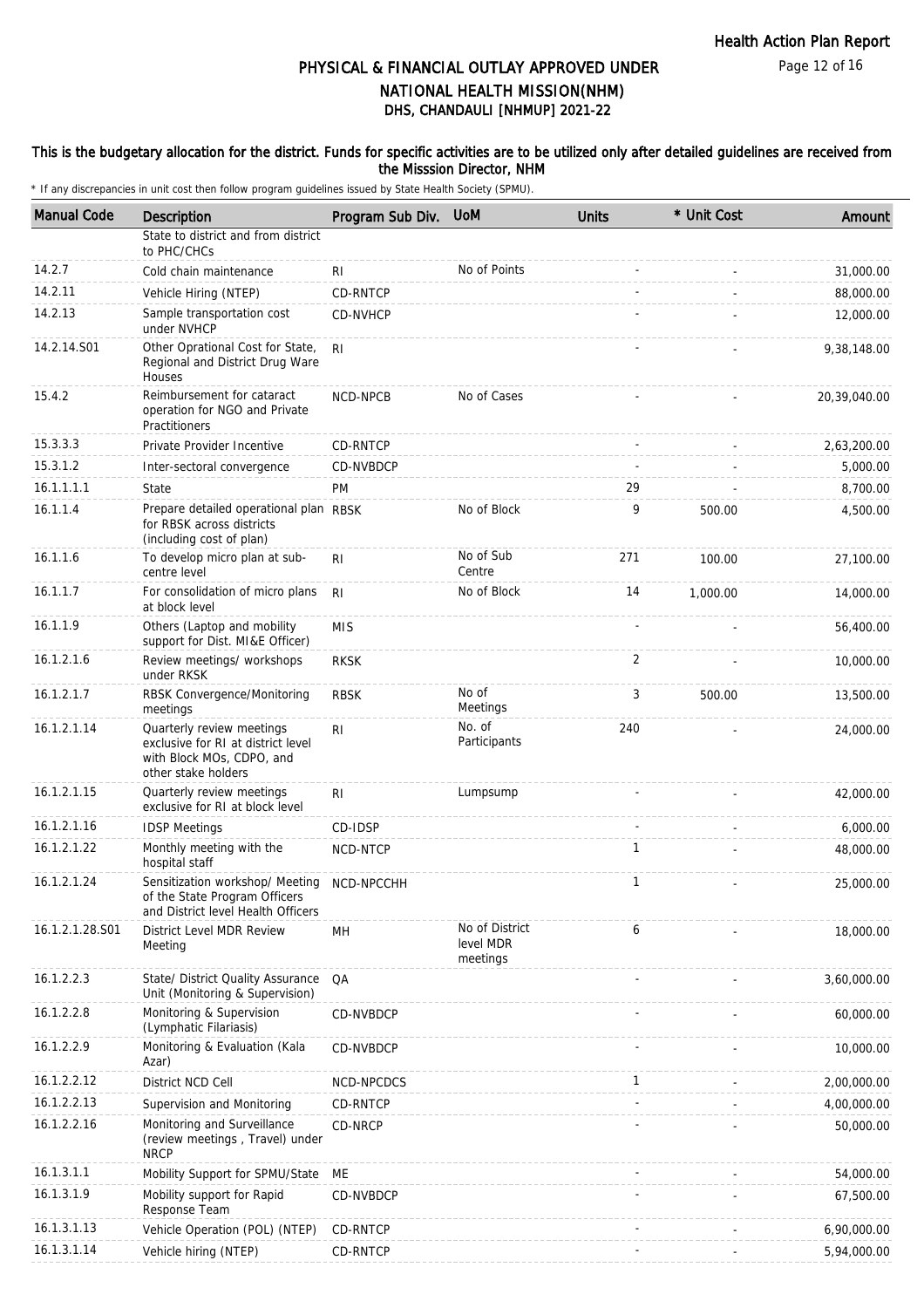Page 13 of 16

# DHS, CHANDAULI [NHMUP] 2021-22 PHYSICAL & FINANCIAL OUTLAY APPROVED UNDER NATIONAL HEALTH MISSION(NHM)

### This is the budgetary allocation for the district. Funds for specific activities are to be utilized only after detailed guidelines are received from the Misssion Director, NHM

| <b>Manual Code</b> | Description                                                                                                                                           | Program Sub Div. | <b>UoM</b>                                                      | <b>Units</b> | * Unit Cost              | Amount       |
|--------------------|-------------------------------------------------------------------------------------------------------------------------------------------------------|------------------|-----------------------------------------------------------------|--------------|--------------------------|--------------|
| 16.1.3.1.18.2      | Hiring of Operational Vehicle<br>under NTCP                                                                                                           | NCD-NTCP         |                                                                 | $\mathbf{1}$ |                          | 4,80,000.00  |
| 16.1.3.3.1         | PM activities for World<br>Population Day' celebration<br>(Only mobility cost): funds<br>earmarked for district level<br>activities                   | FP               | No of Events                                                    | $\mathbf{1}$ | 20,000.00                | 20,000.00    |
| 16.1.3.3.2         | PM activities for Vasectomy<br>Fortnight celebration (Only<br>mobility cost): funds earmarked<br>for district level activities                        | <b>FP</b>        | No of Events                                                    | $\mathbf{1}$ | 5,000.00                 | 5,000.00     |
| 16.1.3.3.3.S01     | Mobility Support for District -<br>M&E                                                                                                                | ME               | 02 Taxis hired<br>at Dist. for SS<br>@33000/Vehic<br>le         | 24           | 33,000.00                | 7,92,000.00  |
| 16.1.3.3.3.S03     | Mobilty Support for CHO TA/DA                                                                                                                         | <b>CP</b>        | No. of CHO                                                      |              | 500.00                   | 11,85,000.00 |
| 16.1.3.3.5         | Mobility Costs for ASHA<br>Resource Centre/ASHA<br>Mentoring Group (Kindly Specify)                                                                   | CP               |                                                                 |              |                          | 10,000.00    |
| 16.1.3.3.7         | Mobility Support for supervision<br>for district level officers.                                                                                      | <b>RI</b>        | No of Distrcts                                                  |              |                          | 2,50,000.00  |
| 16.1.3.3.8         | MOBILITY: Travel Cost, POL,<br>etc. during outbreak<br>investigations and field visits for<br>monitoring programme activities<br>at DSU on need basis | CD-IDSP          |                                                                 |              |                          | 2,70,000.00  |
| 16.1.3.3.9         | Monitoring, Evaluation &<br>Supervision & Epidemic<br>Preparedness (Only Mobility<br>Expenses)                                                        |                  |                                                                 |              |                          | 1,98,000.00  |
| 16.1.3.3.10        | Travel expenses - Contractual<br>Staff at District level                                                                                              | CD-NLEP          |                                                                 |              |                          | 25,000.00    |
| 16.1.3.3.11        | Mobility Support: District Cell                                                                                                                       | CD-NLEP          |                                                                 |              |                          | 1,50,000.00  |
| 16.1.3.3.13        | Miscellaneous/ Travel                                                                                                                                 | NCD-NMHP         |                                                                 | 1            |                          | 5,00,000.00  |
| 16.1.3.3.14        | <b>Enforcement Squads</b>                                                                                                                             | NCD-NTCP         |                                                                 | $\mathbf{1}$ |                          | 10,000.00    |
| 16.1.3.3.16        | District NCD Cell (TA, DA, POL)                                                                                                                       | NCD-NPCDCS       |                                                                 | $\mathbf{1}$ |                          | 2,00,000.00  |
| 16.1.3.3.17.S01    | Mission Parivar Vikas Campaign                                                                                                                        | FP               | No of<br>Campaign                                               | 28           | 1,000.00                 | 28,000.00    |
| 16.1.3.3.17.S04    | Mobility Support for District<br>Maternal Health Consultant                                                                                           | MН               | No fo<br>Mentoring &<br>Support visit                           | 12           |                          | 1,20,000.00  |
| 16.1.3.4.1         | PM activities for World<br>Population Day' celebration<br>(Only mobility cost): funds<br>earmarked for block level<br>activities                      | FP               | No of Events                                                    | 9            | 1,000.00                 | 9.000.00     |
| 16.1.3.4.2         | PM activities for Vasectomy<br>Fortnight celebration (Only<br>mobility cost): funds earmarked<br>for block level activities                           | FP               | No of Events                                                    | 9            | 1,000.00                 | 9,000.00     |
| 16.1.3.4.3.S01     | Mobility for Supportive<br>Supervision At Block Level-M&E                                                                                             | МE               | 01 Taxi hired<br>at Block level<br>for SS<br>@33000/Vehic<br>le |              | 33,000.00                | 35,64,000.00 |
| 16.1.3.4.3.S02     | Mobility Support &<br>Commnication cost for BCPM                                                                                                      | <b>CP</b>        | No. of BCPM                                                     |              | 5,100.00                 | 5,50,800.00  |
| 16.1.3.4.5.S01     | Communication Cost for HWC<br>Staff                                                                                                                   | СP               |                                                                 |              |                          | 9,87,500.00  |
| 16.1.4.1.1         | JSY Administrative Expenses                                                                                                                           | MH               | As per<br><b>Deliveries</b><br>Load                             |              |                          | 21,99,760.00 |
| 16.1.4.1.5         | Office expenses on telephone,                                                                                                                         | CD-IDSP          |                                                                 |              | $\overline{\phantom{a}}$ | 1,41,000.00  |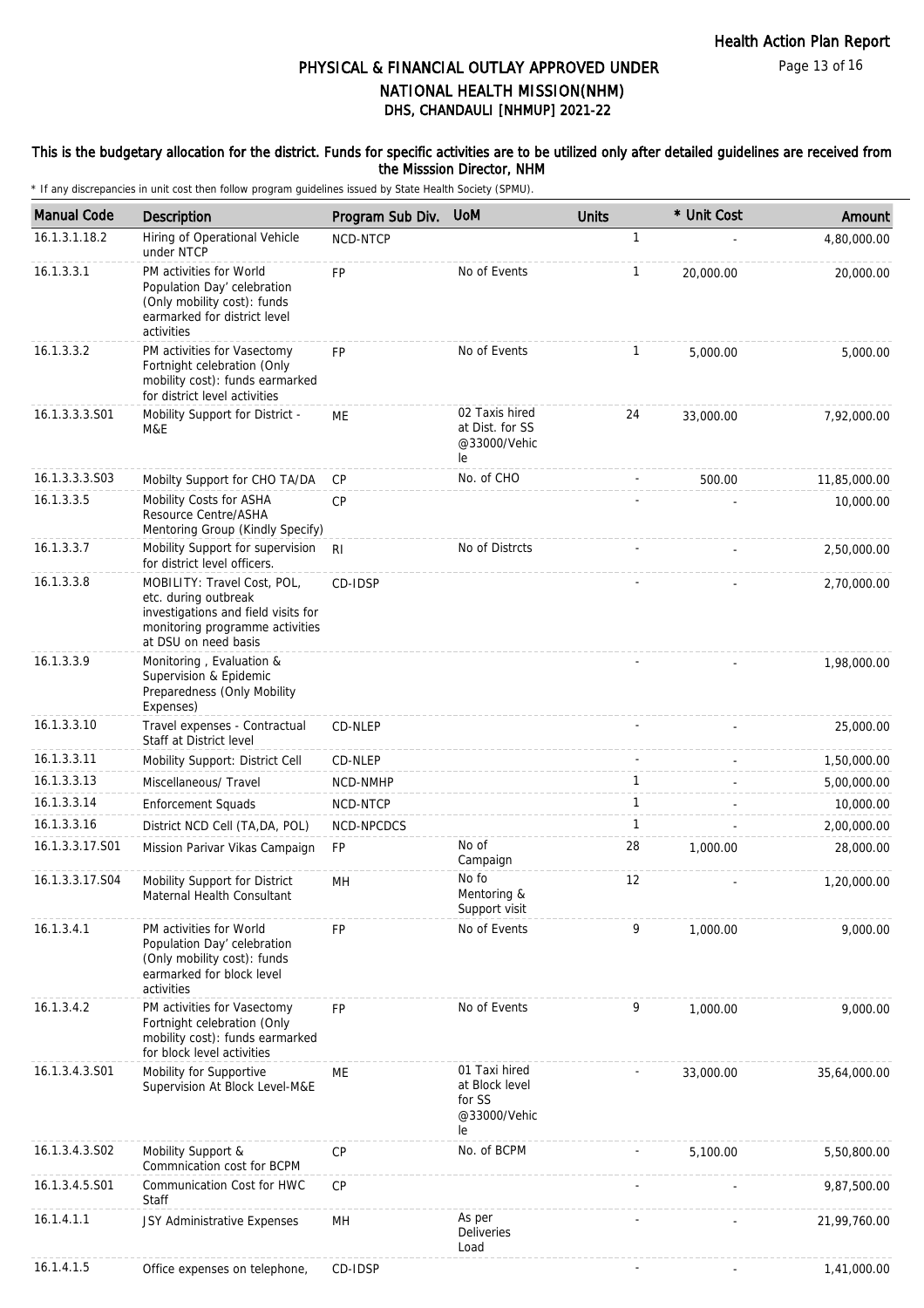Page 14 of 16

# DHS, CHANDAULI [NHMUP] 2021-22 PHYSICAL & FINANCIAL OUTLAY APPROVED UNDER NATIONAL HEALTH MISSION(NHM)

### This is the budgetary allocation for the district. Funds for specific activities are to be utilized only after detailed guidelines are received from the Misssion Director, NHM

| <b>Manual Code</b> | Description                                                                                          | Program Sub Div. | <b>UoM</b>                           | <b>Units</b> | * Unit Cost | Amount       |
|--------------------|------------------------------------------------------------------------------------------------------|------------------|--------------------------------------|--------------|-------------|--------------|
|                    | fax, Broadband Expenses &<br><b>Other Miscellaneous</b><br>Expenditures                              |                  |                                      |              |             |              |
| 16.1.4.1.10        | Office Operation (Miscellaneous)                                                                     | CD-RNTCP         |                                      |              |             | 2,70,000.00  |
| 16.1.4.1.11        | Tobacco Cessation Centre (TCC): NCD-NTCP<br>Office Expenses                                          |                  |                                      | 1            |             | 1,00,000.00  |
| 16.1.4.2.1         | District Quality Assurance Unit<br>(Operational cost)                                                | QA               |                                      |              |             | 4,92,000.00  |
| 16.1.4.2.4         | Office operation & Maintenance - CD-NLEP<br><b>District Cell</b>                                     |                  |                                      |              |             | 35,000.00    |
| 16.1.4.2.5         | District Cell - Consumables                                                                          | CD-NLEP          |                                      |              |             | 30,000.00    |
| 16.1.4.2.6         | Operational expenses of the<br>district centre : rent, telephone<br>expenses, website etc.           | NCD-NMHP         |                                      | 1            |             | 10,000.00    |
| 16.1.4.2.8         | District Tobacco Control Cell<br>(DTCC): Misc./Office Expenses                                       | NCD-NTCP         |                                      | 1            |             | 5,00,000.00  |
| 16.1.4.2.9         | District NCD Cell (Contingency)                                                                      | NCD-NPCDCS       |                                      | $\mathbf{1}$ |             | 1,00,000.00  |
| 16.1.4.3.1         | SNCU Data management<br>(excluding HR)                                                               | <b>CH</b>        | No of Units                          | 1            | 1,00,000.00 | 60,000.00    |
| 16.1.5.2.1         | Minor repairs and AMC of<br>IT/office equipment supplied<br>under IDSP                               | CD-IDSP          |                                      |              |             | 10,000.00    |
| 16.1.5.2.4         | Vehicle Operation (Maintenance)                                                                      | CD-RNTCP         |                                      |              |             | 9,000.00     |
| 16.1.5.3.1         | PM activities under Micronutrient RI<br>Supplementation Programme                                    |                  | Lumpsump                             |              |             | 2,32,000.00  |
| 16.1.5.3.3         | Concurrent Audit system                                                                              | <b>FD</b>        |                                      |              |             | 1,08,000.00  |
| 16.1.5.3.7         | Epidemic preparedness (Dengue<br>& Chikungunya)                                                      | CD-NVBDCP        |                                      |              |             | 20,000.00    |
| 16.1.5.3.16.S05    | DPMU Operational Cost                                                                                | HR               |                                      | 1            |             | 13,76,220.00 |
| 16.1.5.3.16.S06    | <b>BPMU Oprational Cost</b>                                                                          | <b>HR</b>        |                                      | 9            |             | 18,75,312.00 |
| 16.1.5.3.16.S09    | Oprational Cost for RBSK                                                                             | <b>RBSK</b>      | No of DEIC<br>Manager                | 1            | 10,000.00   | 10,000.00    |
| 16.1.5.3.16.S10    | Operational cost of RBSK-MHT                                                                         | <b>RBSK</b>      | No of Team                           | 18           | 14,000.00   | 2,52,000.00  |
| 16.1.5.3.16.S15    | Office & Administrative Expence<br>for State & District Rabies<br>Program                            | CD-NRCP          |                                      |              |             | 12,000.00    |
| 16.1.5.3.16.S18    | Office operational cost & other<br>office expences unedr NPCB                                        | NCD-NPCB         |                                      |              |             | 1,00,000.00  |
| 16.1.5.3.16.S22.   | Pol & Opex of DG set of Vaccine RI<br>Storage at District level & other<br>Cold Chain Point under RI |                  | <b>Districts</b>                     |              | 1,20,000.00 | 1,20,000.00  |
| 16.1.5.3.16.S25    | Operational Cost for District<br>Maternal Health Consultant                                          | MН               | No of monthly<br>operational<br>cost |              |             | 1,20,000.00  |
| 16.2.1.S02         | Data Entry Operator                                                                                  | FP               | No of<br>HR/MONTH                    | $\mathbf{1}$ | 14,071.00   | 2,55,259.00  |
| 16.2.1.S08         | District PNDT Co-Ordinator                                                                           | FP               | No of<br>HR/MONTH                    | 1            | 22,050.00   | 3,04,290.00  |
| 16.2.1.S11         | Contigency District PCPNDT Cell                                                                      | FP               | No of<br>District/Month              | 1            | 5,000.00    | 5,000.00     |
| 16.2.2.S03         | District Level Mobility Support<br>for PNDT Team                                                     | <b>FP</b>        | No of Distrcts                       | 1            | 50,000.00   | 50,000.00    |
| 16.3.2.S01         | Mobility Support for HMIS &<br>MCTS Block Level                                                      | <b>MIS</b>       |                                      | 9            |             | 32,400.00    |
| 16.3.3.S01         | Operational cost for HMIS &<br>MCTS-AMC                                                              | <b>MIS</b>       |                                      |              |             | 88,000.00    |
| 16.3.3.S02         | Operational cost for HMIS &<br>MCTS-Internet                                                         | <b>MIS</b>       |                                      |              |             | 1,26,000.00  |
| 16.3.3.S03         | Operational cost for HMIS &<br>MCTS-Office Expenditure                                               | <b>MIS</b>       |                                      |              |             | 1,80,000.00  |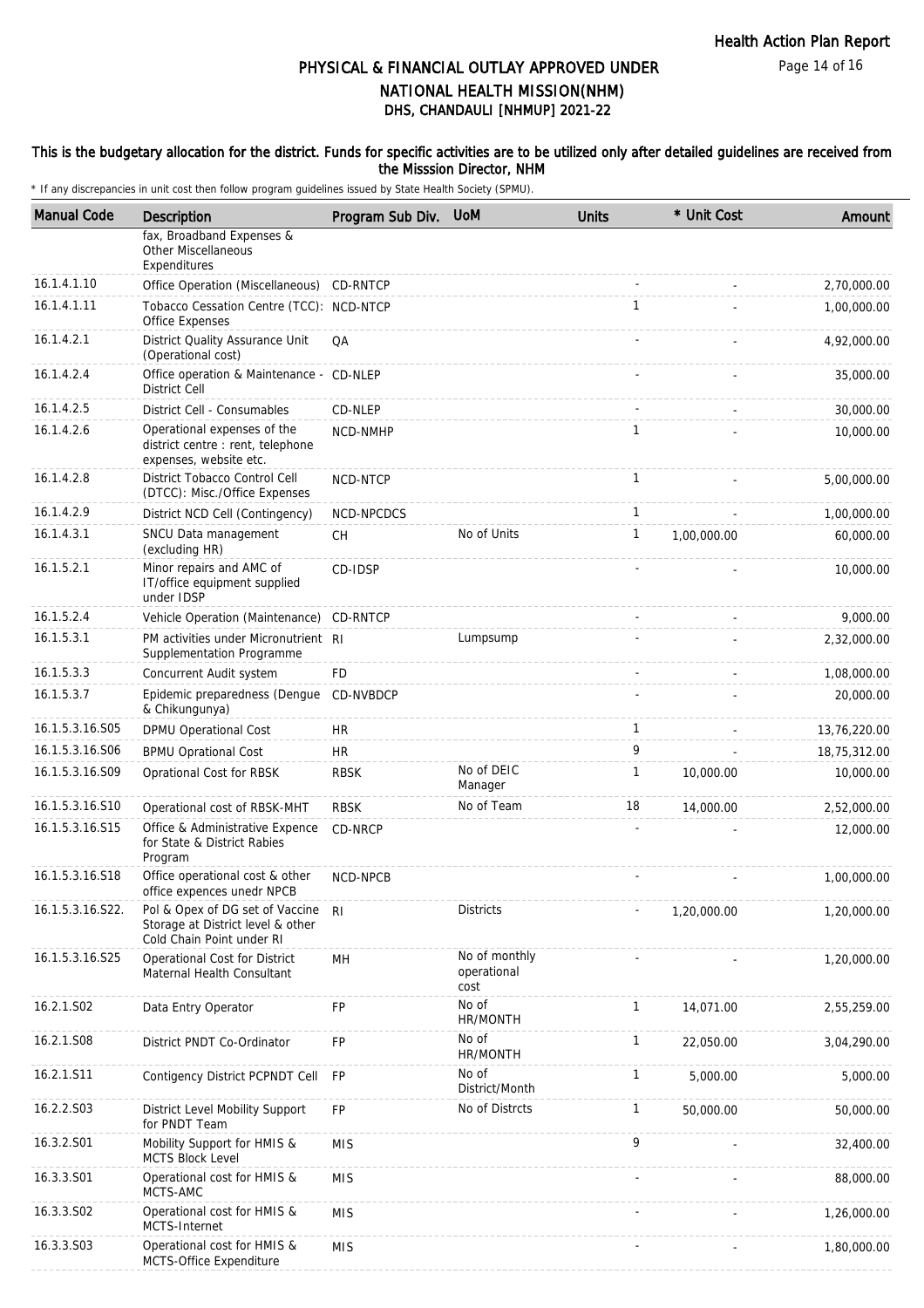### This is the budgetary allocation for the district. Funds for specific activities are to be utilized only after detailed guidelines are received from the Misssion Director, NHM

| <b>Manual Code</b> | Description                                                                      | Program Sub Div. | <b>UoM</b>                      | <b>Units</b> | * Unit Cost | Amount         |
|--------------------|----------------------------------------------------------------------------------|------------------|---------------------------------|--------------|-------------|----------------|
| 16.3.3.S04         | Operational cost for HMIS &<br>MCTS-Recurring Charges for<br><b>ANMOL Tablet</b> | <b>MIS</b>       |                                 | 282          |             | 10,15,200.00   |
| 16.4.2.1.1.S01     | District Programme Manager                                                       | HR               |                                 | 1            |             | 6,61,632.00    |
| 16.4.2.1.1.S02     | <b>District Community Process</b><br>Manager                                     | <b>HR</b>        |                                 | $\mathbf{1}$ |             | 5,38,488.00    |
| 16.4.2.1.1.S04     | District Accounts Manager                                                        | <b>HR</b>        |                                 | $\mathbf{1}$ |             | 5,38,488.00    |
| 16.4.2.1.1.S05     | District Data Cum Account<br>Assistant                                           | <b>HR</b>        |                                 | $\mathbf{1}$ |             | 3,67,548.00    |
| 16.4.2.1.1.S06     | DEIC manager                                                                     | <b>RBSK</b>      |                                 | $\mathbf{1}$ |             | 5,79,888.00    |
| 16.4.2.1.1.S09     | Support Staff                                                                    | <b>HR</b>        |                                 | $\mathbf{1}$ |             | 2,00,775.00    |
| 16.4.2.1.1.S11     | District M I & E Officer                                                         | <b>MIS</b>       |                                 |              |             | 1,80,000.00    |
| 16.4.2.1.2.S02     | District Consultant (MH)                                                         | MH               | No of District<br>Consultant MH | 1            |             | 5,29,200.00    |
| 16.4.2.1.2.S04     | District Hospital Quality Manager                                                | QA               |                                 | 2            |             | 10,50,100.00   |
| 16.4.2.1.2.S05     | <b>District Consultant Quality</b><br>Assurance                                  | QA               |                                 | 1            |             | 7,33,000.00    |
| 16.4.2.1.8.S01     | Programme cum Admin. Asst.                                                       | QA               |                                 | $\mathbf{1}$ |             | 2,34,915.00    |
| 16.4.2.1.11.S01    | QI Mentors                                                                       | Nursing          |                                 | $\mathbf{1}$ |             | 6,08,572.00    |
| 16.4.2.2.2.S01     | District Epidemiologist-CD-IDSP                                                  | CD-IDSP          |                                 |              |             | 9,18,918.00    |
| 16.4.2.2.4.S01     | Sr PMDT-TB HIV Coodinators                                                       | <b>CD-RNTCP</b>  |                                 |              |             | 4,68,846.00    |
| 16.4.2.2.4.S02     | PPM Coordinator-RNTCP                                                            | CD-RNTCP         |                                 |              |             | 4,69,000.00    |
| 16.4.2.2.4.S03     | District Programme Coordinator-<br><b>RNTCP</b>                                  | CD-RNTCP         |                                 |              |             | 5,59,000.00    |
| 16.4.2.2.5.S01     | District Data Manager-CD-IDSP                                                    | CD-IDSP          |                                 |              |             | 60,900.00      |
| 16.4.2.2.6.S01     | Senior Treatment<br>Supervisor(STS)                                              | CD-RNTCP         |                                 |              |             | 43, 11, 370.00 |
| 16.4.2.2.6.S03     | Senior TB Lab Supervisor(STLS)                                                   | CD-RNTCP         |                                 |              |             | 20,95,370.00   |
| 16.4.2.2.7.S01     | Accountant- Full time                                                            | CD-RNTCP         |                                 |              |             | 3,85,000.00    |
| 16.4.3.1.1.S01     | <b>Block Programme Manager</b>                                                   | HR.              |                                 | 9            |             | 36,38,952.00   |
| 16.4.3.1.1.S02     | <b>Block Account Manager</b>                                                     | <b>HR</b>        |                                 | 9            |             | 30,07,584.00   |
| 16.4.3.1.1.S03     | <b>Block Community Process</b><br>Manager                                        | <b>CP</b>        |                                 |              |             | 26,83,676.00   |
| 16.4.3.1.9.S03     | Data Entry Operator-HR                                                           | HR               |                                 | 3            |             | 8,35,560.00    |
| 16.4.3.1.9.S04     | Data Entry Operator-MCTS OPR<br>820 MIS                                          | <b>MIS</b>       |                                 | 9            |             | 23,72,976.00   |
| 16.4.3.1.9.S05     | Data Entry Operator-MIS<br>Outsource                                             | <b>MIS</b>       |                                 | 6990         |             | 34,951.00      |
| 16.4.3.1.9.S07     | Data Entry Operator-RI                                                           | RI               |                                 |              |             | 2,37,510.00    |
| 16.4.3.1.9.S08     | Data Entry Operator-RNTCP                                                        | CD-RNTCP         |                                 |              |             | 3,65,000.00    |
| 16.4.3.1.9.S11     | Data Entry Operator- CD-IDSP                                                     | CD-IDSP          |                                 |              |             | 2,55,636.00    |
| 16.4.3.1.9.S13     | Data Entry Operator-NBCP-<br>District                                            | NCD-NPCB         |                                 |              |             | 1,67,080.00    |
| 17.2.1             | Telemedicine/ teleconsultation<br>facility under Ayushman Bharat<br>H&WC         | CP               |                                 |              |             | 15,66,000.00   |
| 17.8.S05           | Internet Cost to ASHA & AF at<br><b>HWC</b>                                      | <b>CP</b>        | No of ASHA &<br>AF              |              | 200.00      | 28,79,400.00   |
| 18.1.4             | Counseling training for Service<br>Provider                                      | FP               | No of Batch                     | 1            | 15,400.00   | 15,400.00      |
| U.1.1.1.2          | Support for implementation of<br><b>NVBDCP</b>                                   | CD-NVBDCP        |                                 |              |             | 12,98,200.00   |
| U.1.3.1            | Operational Expenses of UPHCs<br>(excluding rent)                                | <b>NUHM</b>      | No of UPHC                      | 2            | 8,000.00    | 1,92,000.00    |
| U.2.2.1            | Mobility support for ANM/LHV                                                     | <b>NUHM</b>      | No of ANM                       | 11           | 500.00      | 66,000.00      |
| U.2.3.1            |                                                                                  |                  | No of ANM                       | 11           |             |                |